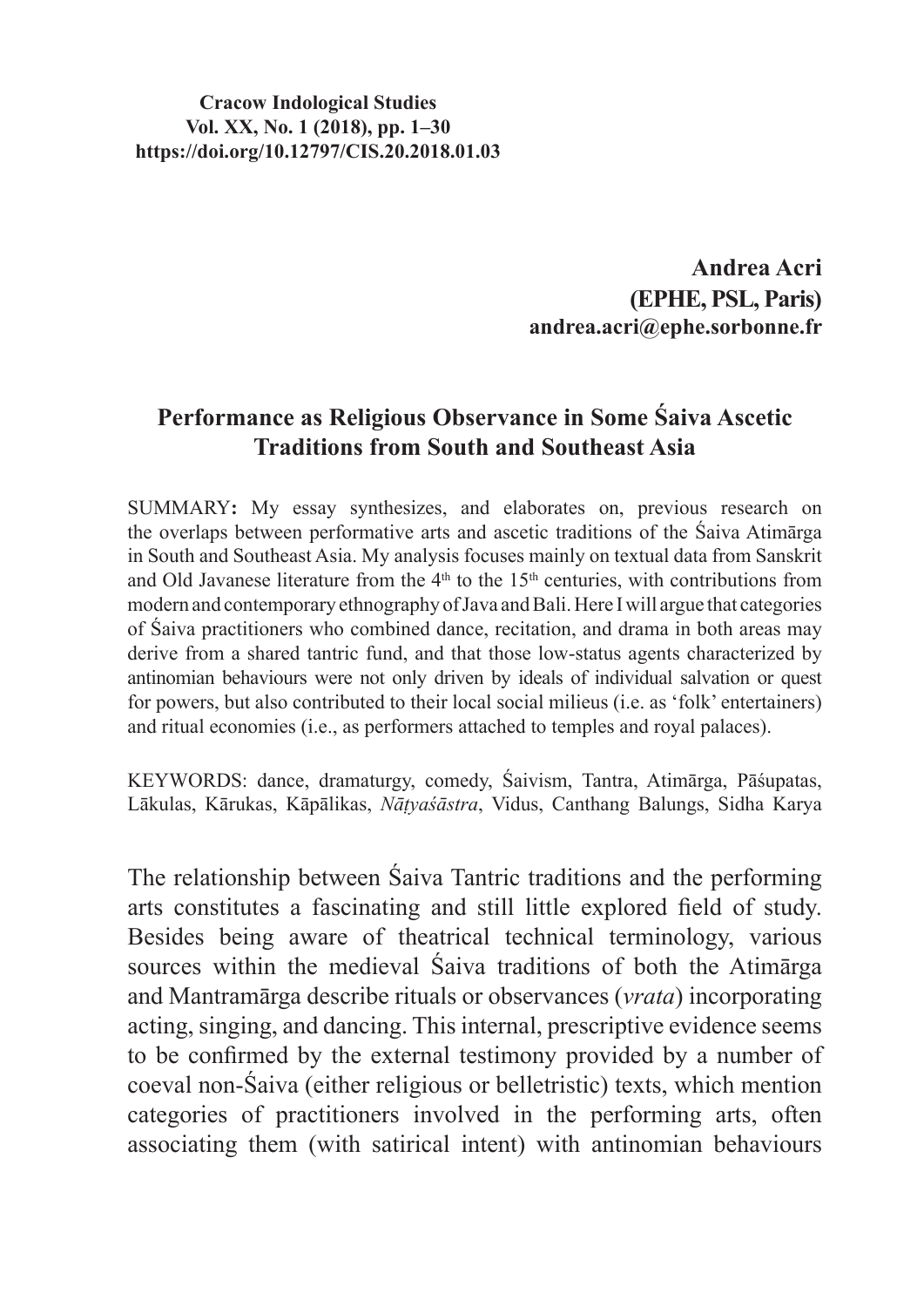and 'marginal' or non-elite social contexts. Additional evidence can be gathered from the realm of the visual arts, in particular temple reliefs, where we find depictions of ascetic types involved in worship through dance and music-making,<sup>1</sup> as well as from ethnographic accounts recording different types of 'folk' religious practitioners-cum-performers in modern India. This state of affairs suggests that, while the Sanskrit sources often display a tendency to represent stereotypical types according to a "prescriptive imagination" (White 2005: 9), they may nonetheless reflect actual, and common enough, realities in the socioreligious landscape of South Asia and beyond. At any rate, the task of matching this disparate array of evidence about heterogeneous and often extinct—Śaiva groups who integrated some elements of performance in their practice (or *vice-versa*) in the course of more than a millennium is still a desideratum.

Building on my previous research, in this chapter I will present a survey of the textual data on ascetics or, more generally, Śaiva *sādhaka*s enjoining singing, dancing, and drama in the Śaiva Atimārga tradition (and its offshoots) in South and Southeast Asia. I will first focus on groups of Atimārga ascetics known to us from Sanskrit sources, such as the Pāśupatas, Lākulas/Kārukas, and Kāpālikas, then move on to describe their putative descendants or 'cousins' in Java and Bali.

## **Pāśupatas**

The earliest textual evidence prescribing dancing and singing as a constitutive part of the worship of Śaiva ascetics isfound in the *Pāśupatasūtra* [PS] and its commentary (*Pañcārthabhāṣya*) attributed to Kauṇḍinya (probably 4th–5th century AD). Singing (*gīta*) and dancing (*nṛtya*) are mentioned among the six 'offerings' (*upahāra*)—intended as forms of worship—to be undertaken by the Pāśupata practitioner in the first stage of his ascetic career: "One should serve [the Lord] with the offerings

Studies in this area are still lacking. For a survey of evidence from the Khmer and Cam domains, see Chemburkar, Kapoor 2018; for a discussion of some temple reliefs in Java, see Acri 2014a.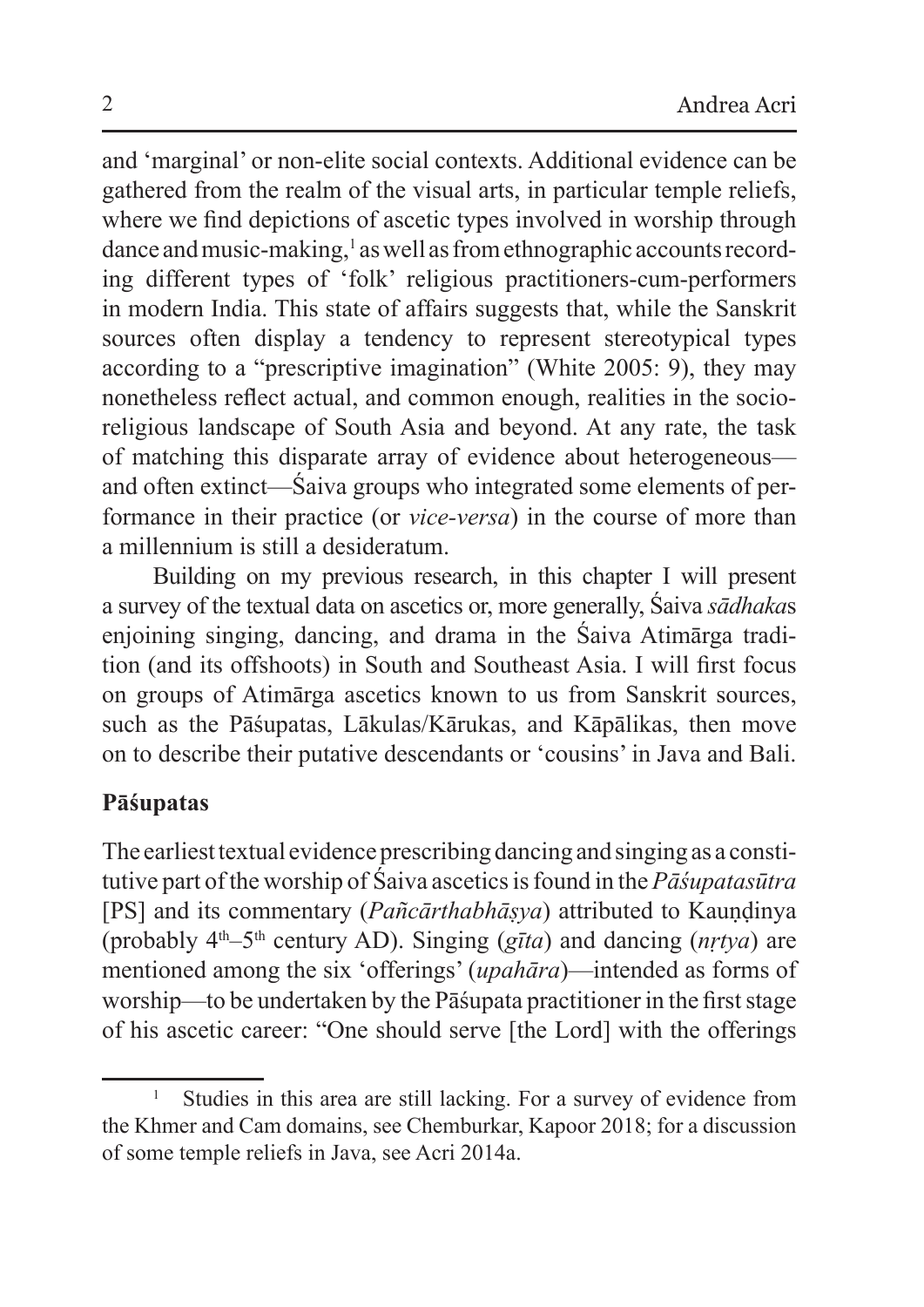of laughing, singing, dancing, making the sound  $hudu(k)$ <sup>2</sup> making internal salutations, and mantra recitations" (*hasitagītanṛttahuḍukkāranamaskārajapyopahāreṇopatiṣṭhet*).<sup>3</sup>

The engagement in dancing, singing, and playing musical instruments as a form of Śaiva personal and communal worship is attested in lay milieus of early Śaiva devotionalism and ritual; 4 yet, in the *Niśvāsamukha* (1.169cdef) we read that the performance of dancing, singing, playing the lute (*tantrīvādya*), and making the sound *huḍu*(*k*) for the worship of *liṅga*s was *also* (i.e. not only) the preserve of lay people, for those initiated into the Śaiva (i.e. Pāśupata?) system are deemed to receive an even greater benefit from these activities—namely, liberation (*apavarga*). We could compare this information to the reliefs on the well-known *liṅga* pedestal from the Mỹ Sơn E1 temple in Campā (ca.  $7<sup>th</sup>$  century), representing Śaiva ascetics while dancing, playing the lute and percussion instruments, and worshiping *liṅga*s with offerings.<sup>5</sup> It may therefore be assumed that some Pāśupatas resided in temples, where they were actively and legitimately involved in performance activities according to the prescription of PS 1.8.<sup>6</sup> However,

<sup>2</sup> Either *huḍu*(*k*) or *huḍduṅ* appear to be the most likely readings/ renderings of the bull's cry according to Kaundinya and various other sources (the variants being *duṃḍuṃ*, *huṃḍum*, *huḍuṃ*; see Kafle 2015: 205 fn. 271, and the various secondary sources mentioned therein). Cf. also *infra*, note 27.

<sup>3</sup> Cf. also *Niśvāsamukha* 4.72 and the compound *<ṣaḍaṅ>genopahāreṇa* occurring in *Niśvāsaguhya* 12.8a (Acri 2014b: 15).

<sup>4</sup> See, e.g., *Skandapurāṇa* 26.37; *Niśvāsamukha* 1.69ab, 75cd, 165–167; *Niśvāsamūla* 1.4–6, and the references to the *Śivadharma* corpus and other sources listed by Kafle 2015: 219–20, fn. 370.

<sup>5</sup> Another relevant relief is a sandstone lintel from Sambor Prei Kuk (7th century) displaying six ascetics with *jaṭā*s and beards, wearing simple dhotis and sacred threads, playing musical instruments, and dancing (see Chemburkar, Kapoor 2018).

<sup>6</sup> Epigraphic documents from the latter half of the first millennium in both South and Southeast Asia mention Pāśupata masters in connection with temple foundations where male and female dancers and singers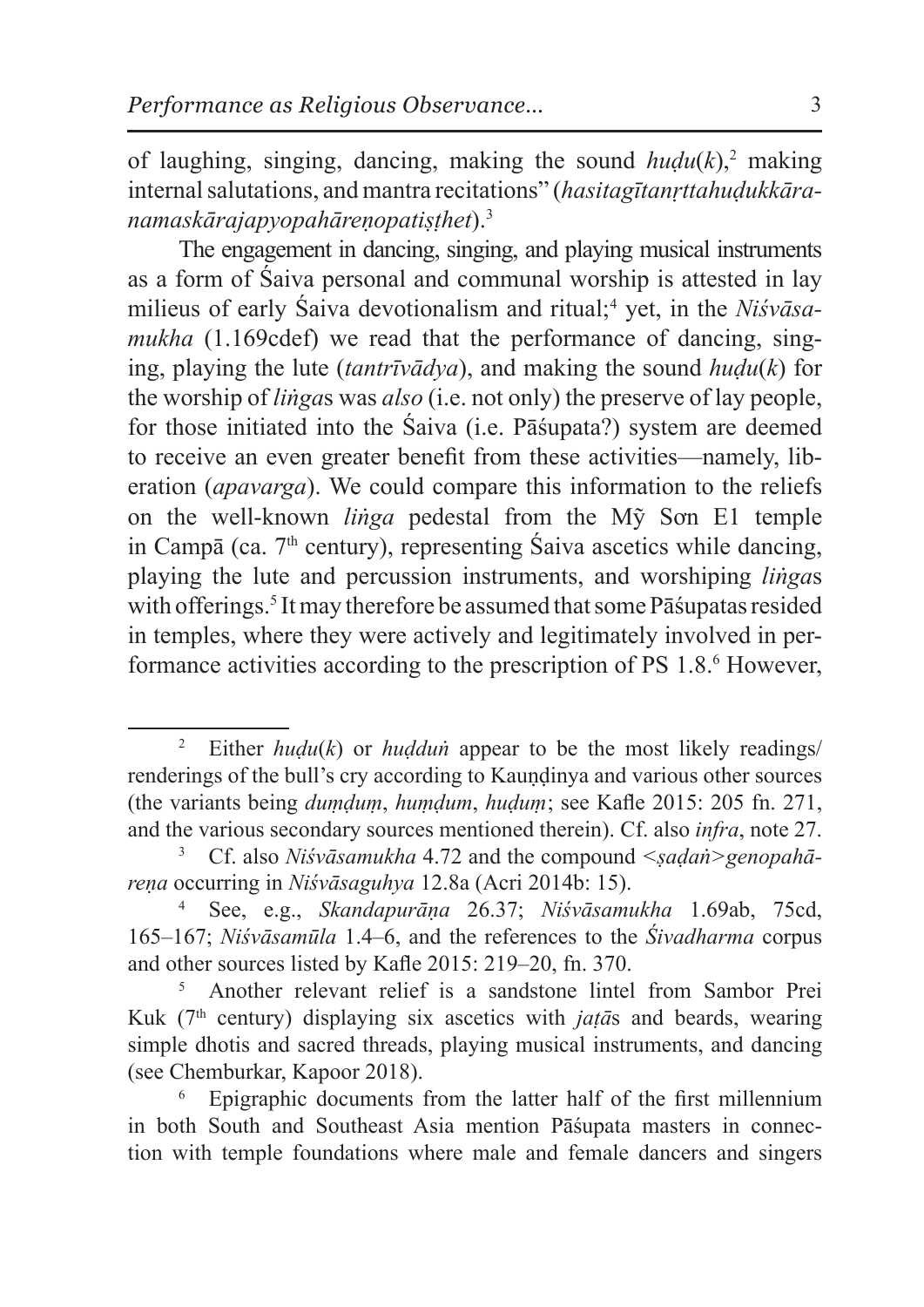the occurrence of boisterous laughter (*aṭṭahāsa*) and the imitation of the bull's cry (*huḍukkāra*) would lead one to think that the injunction of PS 1.8 was originally conceived in a different, more antinomian context of practice and ideology that could be linked to the 'theatrical' acts of trembling, snoring, etc., prescribed in PS 3.11–15 (see *infra*). Indeed, acting is an activity that we would not expect to find associated with consecrated Brahmins, lest their status be lowered to that of a *śūdra*; 7 moreover, the *Pañcārthabhāṣya ad loc*. explains that singing and dancing have to be performed randomly and not in strict accordance with the rules of the *Nāṭyaśāstra* and *Gandharvaśāstra*  (Törzsök 2016: 460), aswell assimultaneously, unlike inaproper performance (*ibid*.: 461).<sup>8</sup> Since theseacts (especially *aṭṭahāsa* and*huḍukkāra*)

were employed for the worship of Śiva, although it is not clear whether the Pāśupatas themselves were involved in such activities: see, e.g., the 8<sup>th</sup>-century Lodhia copper plates of Mahāśivagupta Bālārjuna, mentioning the Pāśupata *ācārya* Pramathācārya and an endowment for the temple worship with dance (*nṛtya*) and music (*vādira*) (Rajaguru 1966: 86–87). The 8<sup>th</sup>-century novel *Kuttanīmata* by Dāmodaragupta (vv. 539 and 753) informs us that the Pāśupata *ācārya* Bhāvaśuddha built a mansion for the dancer Anaṅgadevī, who was then mockingly addressed as *ācāryanī* by the people.

<sup>7</sup> See Ganser, Cuneo 2012; cf. *Ratnaṭīkā* 1.7, p. 57, quoted *infra*, p. 6.

<sup>8</sup> *Pañcārthabhāṣya*, p. 14, line 1: *niyamakāle niyamārthaṃ geyasahakṛtaṃ nṛttaṃ prayoktavyam /* "At the time of the particular commandment, dancing should be performed along with singing for the sake of the [fulfillment of the] particular commandment" (cf. *ibid*. ad PS 3.12, which unfortunately appears to be garbled); and *Ratnaṭīkā* 1.7, p. 18, line 27: *tato gītasahitam eva nṛtyaṃ kuryāt* / *tatrādau gītaṃ parisamāpya paścān nṛtyaṃ samāpayet* / "Then he should dance along with song; at first he should complete the singing, and thereafter the dance". Törzsök, to my mind correctly, concludes that "unlike in a proper performance, the practitioner here acts as singer and dancer at the same time" (Törzsök 2016: 461); however, it is also possible that the author might have wanted to convey just the opposite idea, namely that the Pāśupata practitioner should perform dancing together with singing and not one after the other, that is just like in a performance, where one never dances to no music.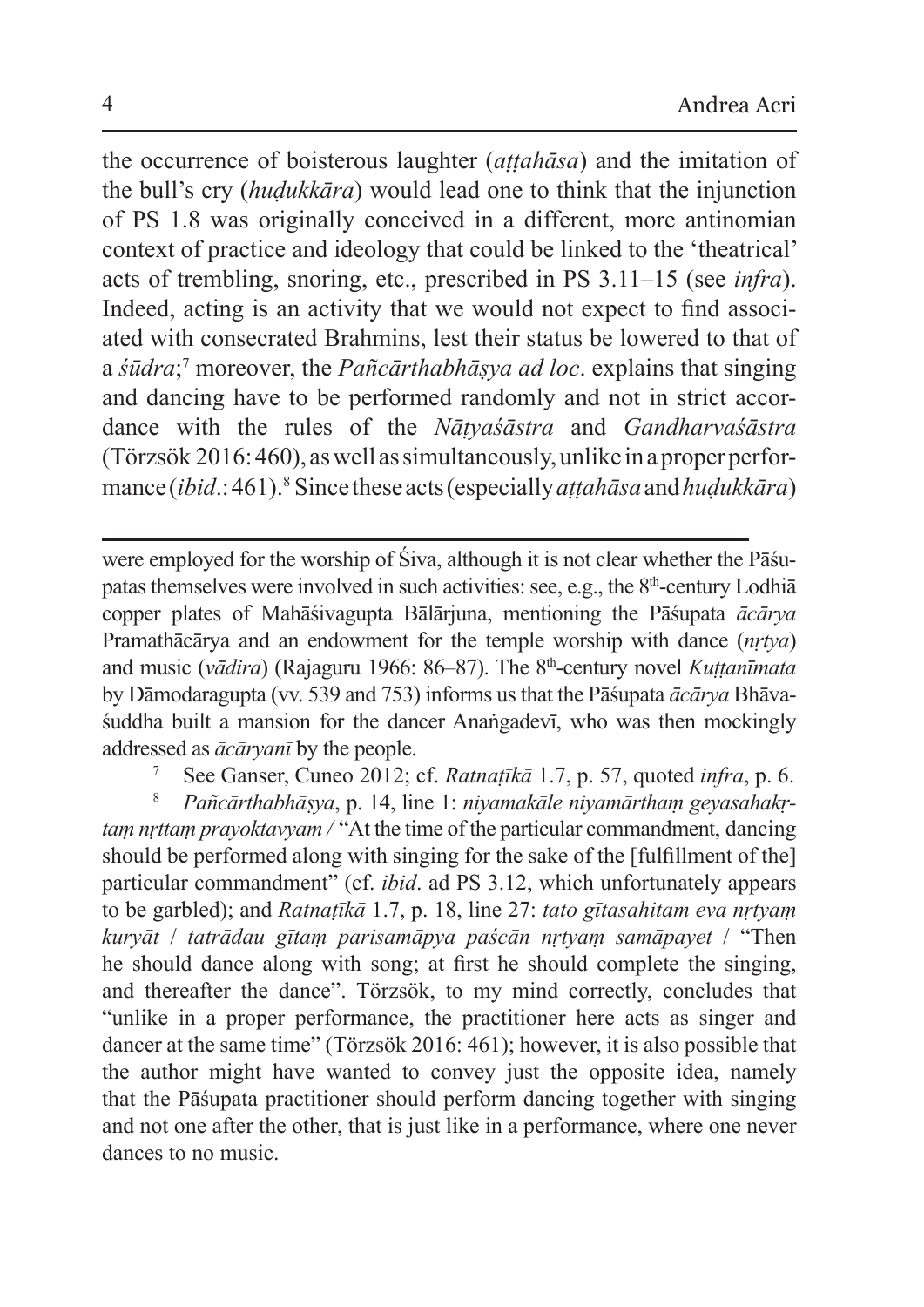are regarded as improper for orthodox Brahmins during ritual and worship, the point of the *sūtra* may be that the practitioners, while living in a temple (*āyatanavāsī*, PS 1.7), are required to unorthodoxly execute what would be normal worship activities, such as *namaskāra* and *japa*, along with other improper behaviours.<sup>9</sup> However, a mimetic intent that is, to embody Śiva's persona by enacting his deeds—may also have been conveyed.<sup>10</sup> An additional list of antisocial and uncivilized behaviours is given in chapter three of the PS, where it is prescribed that the practitioner should "act like a demon" (*pretavat caret*, PS 3.11), namely snore, pretend to be limp, make explicit gestures, speak nonsensical words, etc. These behaviours were apparently 'acted out' by the Pāśupata ascetic, "as if he were an actor in the middle of people

<sup>9</sup> Cf. the verse of the *Niśvāsaguhya* quoted below, fn. 12, where the activities of singing, dancing, laughing and bellowing (*bruvan*?), as well as the prescribed Pāśupata attire, are associated with the *unmattavrata*. With time, these antinomian behaviours might have been incorporated into mainstream practice (even among the laity), and perhaps also regulated—witness the alternative reading *nāṭyaśāstrasamayānusāreṇa*, "according to the rules of the *Nāṭyaśāstra*", attested in the *Nakulīśa-pāśupata-darśana* section of such a late source as the *Sarvadarśanasaṅgraha* (Hara 2002: 216).

<sup>10</sup> Commenting on a passage of the *Sarvadarśanasaṅgraha* describing the offerings, Hara argues that "The laugh intended, of course, is the laugh ascribed to Siva himself. Similarly, the dance […] may have been intended as mimesis of Siva's dance" (Hara 2002: 216, fn. 123). The behaviours mentioned in PS 1.8 (as well as those associated with *unmatta*) are indeed enacted by Śiva himself in a passage of the *Anuśāsanaparvan* of the *Mahābhārata* (13.14.84d04): *nandate kupyate cāpi tathā huṃkārayaty api* (52) […] *hasate gāyate caiva nṛtyate sumanoharam* (56) *vādayaty api vādyāni vicitrāṇi gaṇair vṛtaḥ* (57) […] *unmattamattarūpaṃ ca bhāṣate cāpi susvaraḥ* (59) *atīva hasate raudras trāsayan nayanair janam* (60), "At times he rejoices, at times he is angry, and at times he utters the sound *huṁ* […] He laughs, sings, and dances beautifully. He plays a variety of musical instruments, surrounded by the Gaṇas. […] At times he assumes the appearance of a madman, at times of a drunk, while at times he utters sweet words. Endowed with fierceness, he laughs loudly, frightening the creatures with his eyes".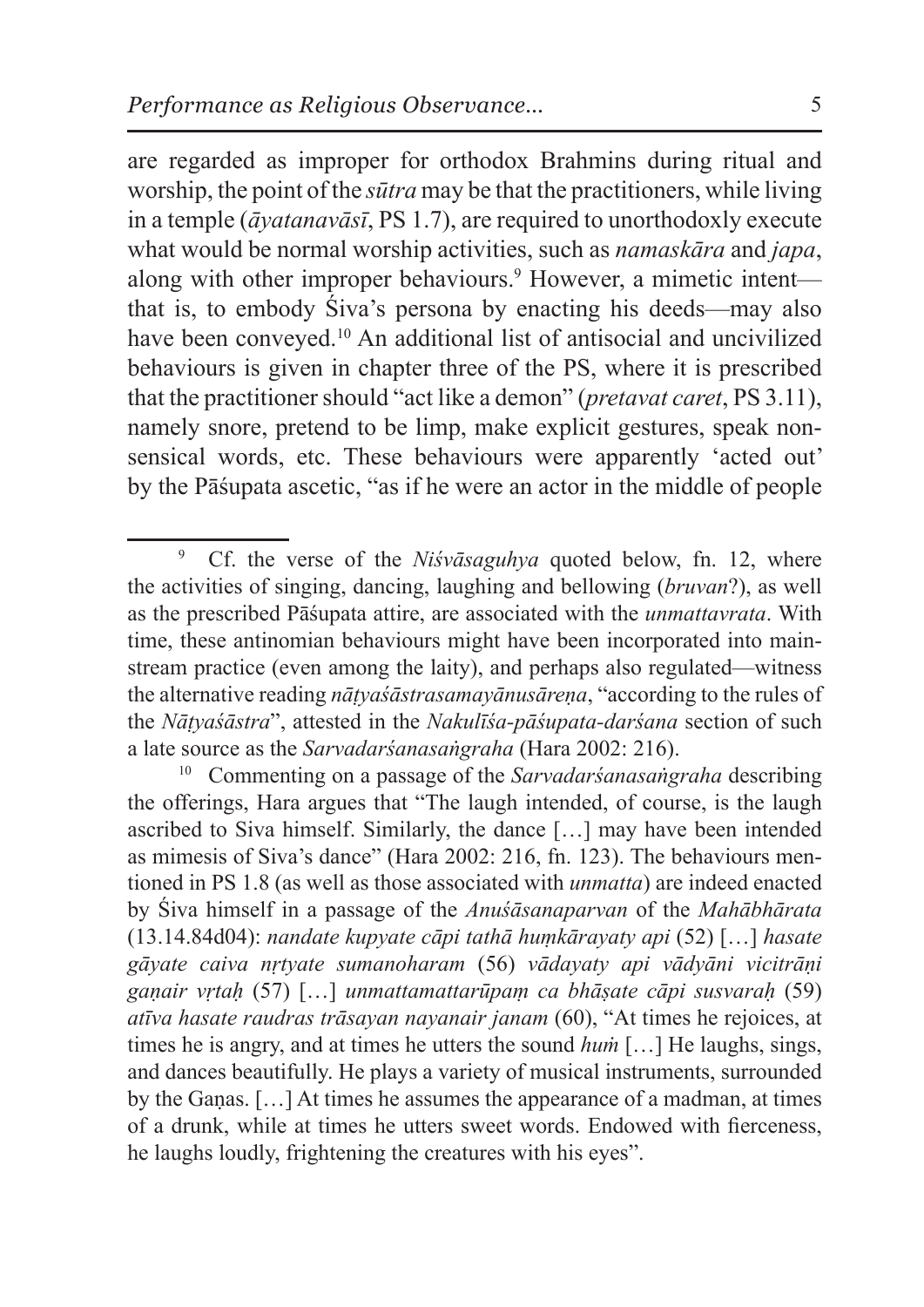standing [around him] like spectators" (*raṅgavad avasthiteṣu janeṣu madhye naṭavad avasthito*, *Ratnaṭīkā* 1.7, p. 57), with the aim of attracting the disgust and slander of the onlookers. Addressing him as a madman (*unmatta*) 11 instead of a consecrated Brahmin, common people would pass their good karma to him and take his bad karma upon them, through the mechanism of "transfer of karma" (Ingalls 1962: 293). Here it is relevant to point out that, in order to describe how to act out madness, the *Nāṭyaśāstra* (7.83ff.) gives a 'proverbial' description of a Pāśupata ascetic engaged in causeless laughing (*hasita*) and nonsensical speech, alternating lying down, sitting, standing up, running, dancing (*nṛtta*) and singing (*gīta*), along with other typically Pāśupata practices of wearing used garlands, smearing ashes on the body, etc. (Acharya 2013: 103–104). The same acts of dancing, singing, laughing, and speaking (randomly), along with smearing with ashes and wearing rags, are associated with the *gaṇavrata* performed by a madman (*unmatta*, apparently a Pāśupata or Lākula performing the *unmattavrata*) in *Niśvāsaguhya* 3.32cd–33ab.<sup>12</sup>

All the above epitomizes the fundamentally paradoxical status of Pāśupata practitioners, having a Brahmanical pedigree and ascetic status while at the same time being studiously involved in actions and behaviours associated with lower castes, madmen, and demons. While the Pāśupatas acted out antinomian behaviours primarily in order to provoke an exchange of karma, the sources suggest that

 $11$  In PS 4.6, the practitioner is required to remain alone and act like a madman in the world or towards people (*unmattavad eko vicareta loke*).

<sup>12</sup> Cf. *Niśvāsaguhya* 3.30–33: *nṛtyate gāyate caiva unmatto hasate bruvan / bhasmāṅgī cīravāsaś ca gaṇavratam idaṃ smṛtam*. The context of the passage is that of Lākula observances, such as the carrying of skull, *khaṭvāṅga*, the permanent ash-smear, taking residence in a cremation ground, etc. Compare *Niśvāsamukha* (1.166–167b), stating that the playing of the lute (*tantrīvādya*), bellowing (*huḍukkāra*)*,* dancing (*nṛtya*), performing the mouth-sound (*mukhavādya*) and boisterously laughing (*aṭṭahāsa*) confers the status of *gaṇa.*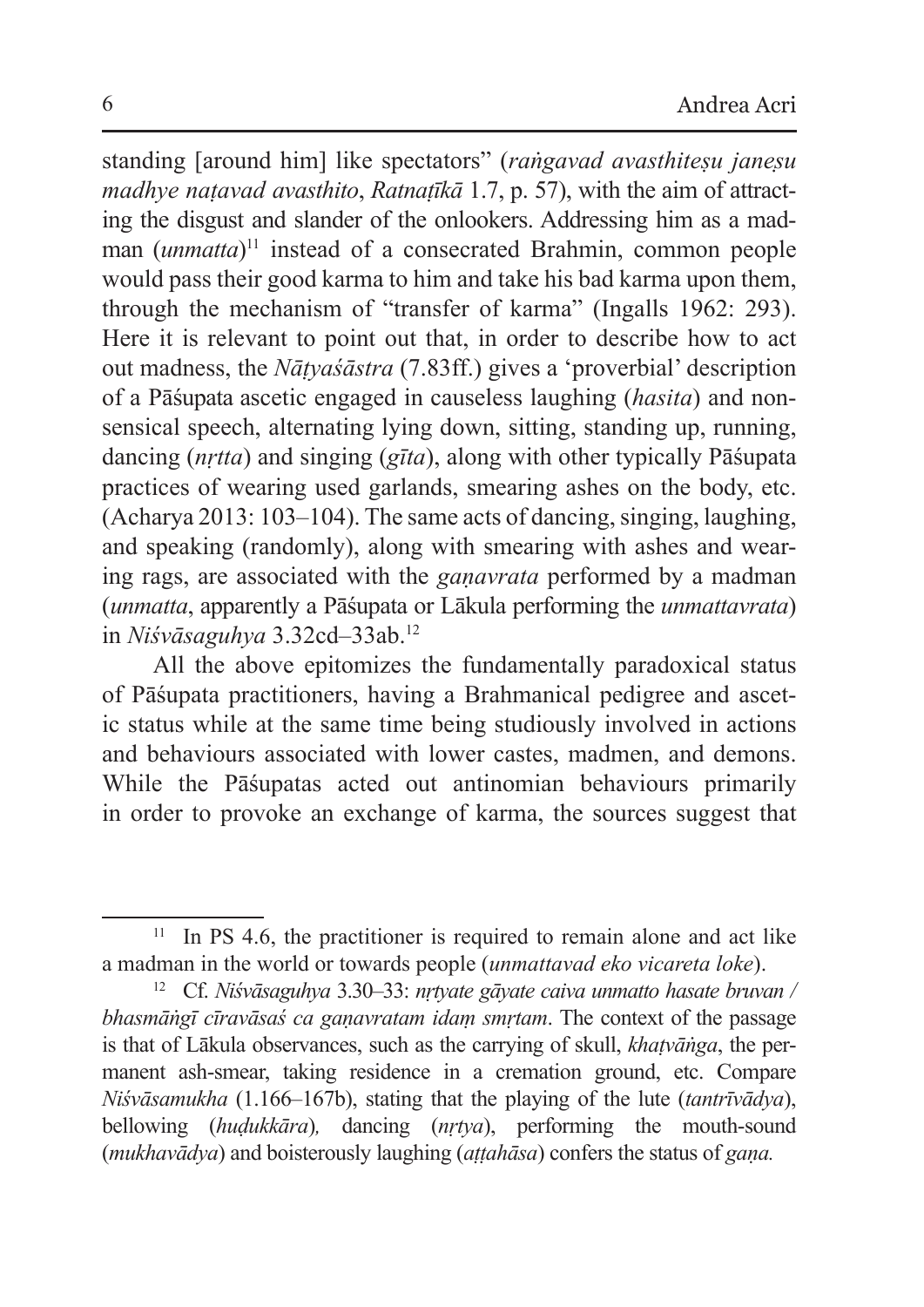they were also imitating the wild behaviours of their *iṣṭadevatā*, Rudra-Śiva—perhaps to facilitate the mental visualization of him.<sup>13</sup>

#### **Lākulas and Kārukas**

The public practice of Pāśupata ascetics, and especially the emphasis on staged performance, will become a characterizing feature of post-Pāñcārthika Atimārga groups like the Lākulas, the Kārukas, and the Kāpālikas. These groups added an extra set of observances to the *pāśupatavrata*, including the carrying of a skull (*kapāla*) and a skull-topped staff (*khaṭvāṅga*), and had an ever more dramatic aspect insofar that they engaged in acting and role-playing in order to identify themselves with their elected deity. This identification was presumably achieved by mimicking some of his/her features and actions, or by being possessed by the same deity in a trance-like state (*āveśa*), probably induced by frantic dances.

While virtually no textual sources of the Lākulas have reached us, scant evidence on their practices is found in secondary accounts interspersed

<sup>&</sup>lt;sup>13</sup> A mention of reflection or meditation is found in association with gita and the performance of the *upahāra*s in Pāśupata texts: cf. *Pañcārthabhāṣya* ad 1.8 (p. 13, lines 14–16): *gītam api gāndharvaśāstrasamayānabhiṣvaṅgena yatra bhagavato maheśvarasya sabhāyāṃ gauṇadravyajakarmajānināmāni cintyante*, "Song is what is performed according to the rules of Gāndharvaśāstra and inwhich, in public hearing, the names of God, thosewhich derive from his qualities, his substances, and his acts, are called to mind" (trans. Hara 1966: 182); *Ratnaṭīkā* ad *kārikā* 1.7 (p. 19, lines 4–7): *dhyāyann īśaṃ hasitagītanṛtyahuḍukkāranamaskārajapyaiḥ ṣaḍaṅgopahāraṃ bhagavan mahādeva yuṣmadanujñayā nirvartitavān aham avabhṛthasnānaṃ ca kariṣyāmīty evaṃ nivedayet*, *"*Meditating upon theLord, he should declare thus: 'O Lord Mahādeva, with your consent I have performed the acts consisting of six parts, [namely] laughter, song, dance, bellowing, inner worship and prayer, and [now] I will carry out the purificatory bath'"; *Lakulīśapāśupatadarśanam*, *Sarvadarśanasaṅgraha* (p. 63, lines 9–10): *gītaṃ* […] *maheśvarasaṃbandhiguṇadharmādinimittānāṃ cintanam*, *"*Singing […] is the reflecting upon such signs as the qualities, properties, etc., which are connected with Maheśvara".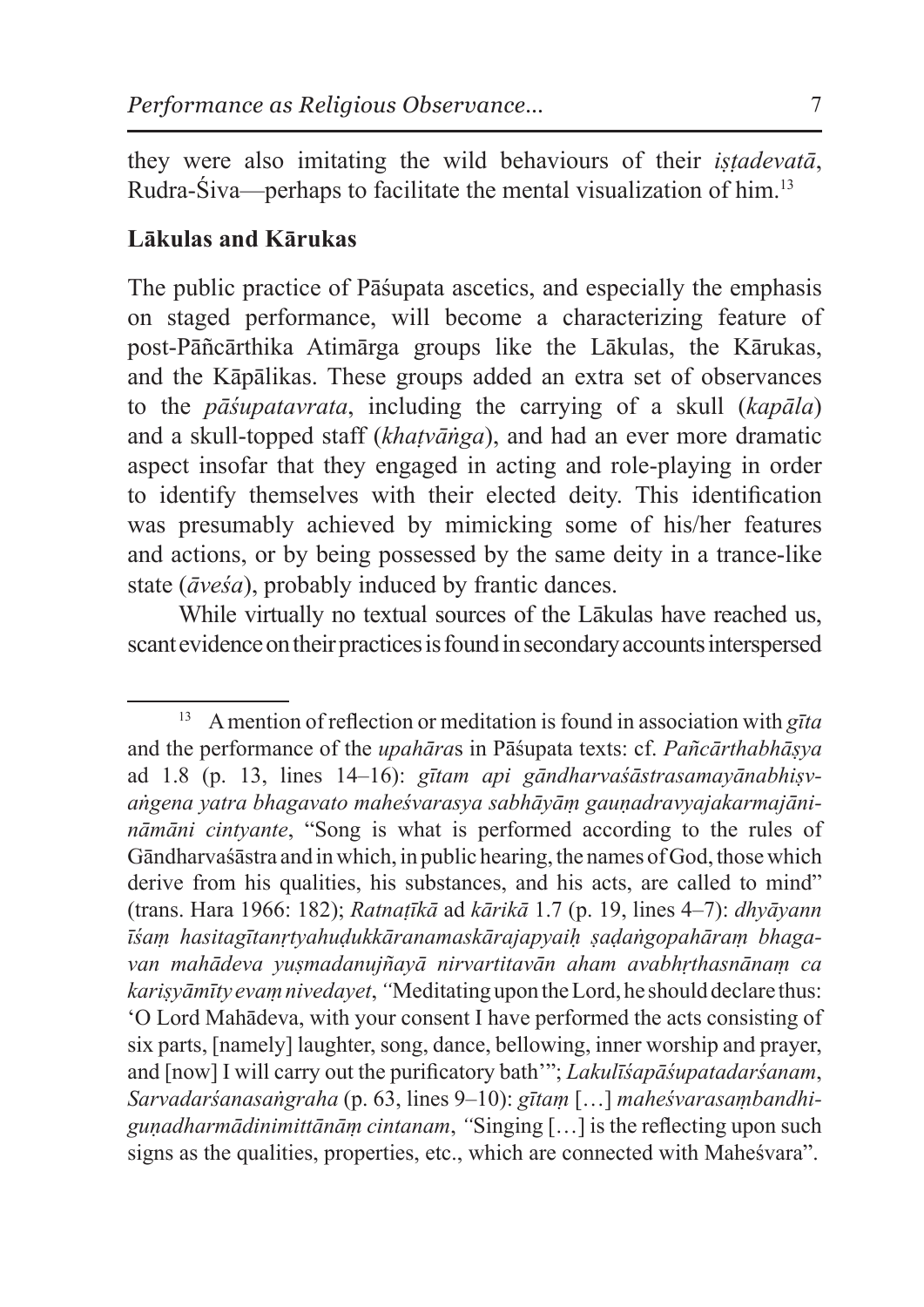within the later Mantramārga literature, especially in Śākta- and Bhairavatantras. As argued by Törzsök, these sources show "much more awareness of theatre and performing […] than in pretantric *pāśupata* practice and particular effort seems to be made to integrate some aspects of theatre into religious practice" (Törzsök 2016: 485). Indeed, the various *vrata*s, like the above-mentioned *unmatta*- and *gaṇa-vrata*s, as well as the *devī*-/ *strī*-, *kāma-*, and *vidyā-vrata*s, all involve an element of performance like singing, dancing, acting out and/or masquerading, and laughing. 14 These observances involved the transgression of mainstream norms pertaining to socio-ritual etiquette, hierarchy, gender, and sex. Another eminently performative religious observance—where, indeed, a play is actually enacted—is the *mahākrīḍa* described in chapter 54 of the *Brahmayāmala* (*ibid*.: 482–483). This is an observance infused with the terminology of music, dance, and theatre, in which the practitioner, after carrying out antinomian activities associated with Bhairava, such as wandering around at night in the cremation ground, eating meat, drinking alcohol, and shouting,

should play on an hourglass-shaped drum or a kettle drum and emit a jackal's cry or the sound of a demon. Then he should take up there, at the sound [of musical instruments] (*śabdāt*), the starting position in dance (*nṛtyārambham*), while his self is infused with the [dominant] sentiment. He must undertake the performance of a play (*nāṭyam*) with *yoginī*s, which is based on the heroic sentiment (*vīrabhāva*-). (Trans. *ibid*.: 483)

The fact that *yoginī*s are mentioned in the role of actresses would point at some sort of ritual context, much of which however still remains obscure, or perhaps at a Kāpālika-style staged performance. Apparently, Śākta sources took over some Pāśupata and Lākula observances and changed their original purpose (perhaps towards a ritual or ritualized direction)

<sup>14</sup> Cf. *Jayadrathayāmala* 1.47.10cd–15ab (quoted and translated inTörzsök 2016: 475–476), describing how a practitioner should decorate himself in various ways, sing, babble and play around a lot (*gītālāpavilāsāḍhyo*), and wander around singing (*gāyan*), laughing (*hasan*), reciting texts (*paṭhan*), dancing (*nṛttaṃ>nṛtyan*), etc. On the *strīvrata*, cf. *Niśvāsaguhya* 3.35cd: *gāyate nṛtyate jāpī strīrūpī valabhūṣitaḥ.* Cf. also Kiss 2015 for references to such *vrata*s in the *Brahmayāmala*, and translations thereupon.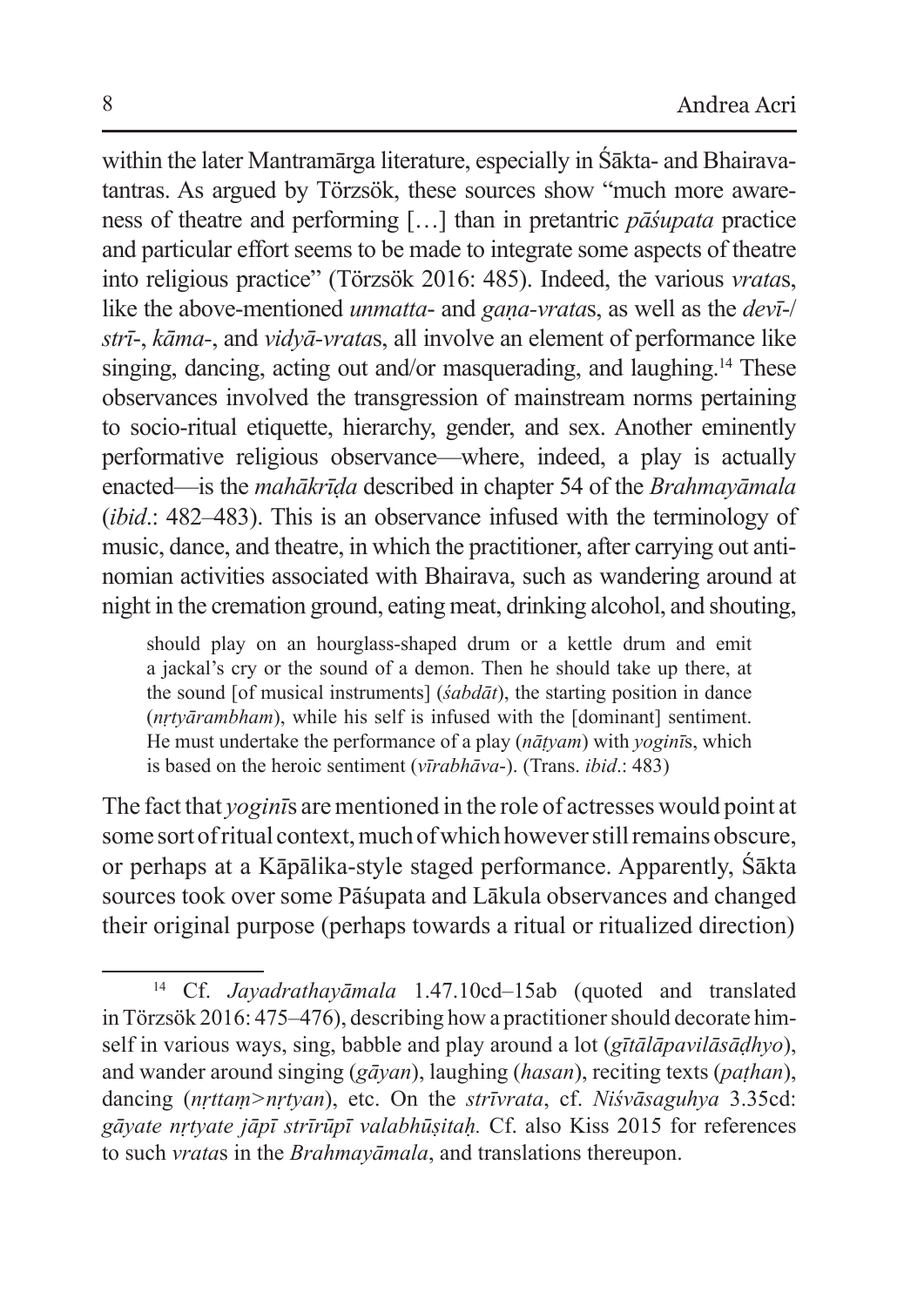so as to fit the goal of achieving the identification between the practitioner and the deity through antinomian rituals leading to the elimination of dualities (e.g. pure and impure, male and female, etc.) and social norms of Brahmanical society.

A little-known subgroup of the post-Pāñcārthika stream of Pāśupatism was the Kāruka. From rare references in the Śaiva Mantramārga sources and those of rival systems we can infer that this group was accorded a particularly low status in the Śaiva hierarchy, even within the Atimārga division. Elsewhere (Acri 2011: 78–79) I suggested *en passant* that the Kārukas might have come to be regarded as a category of itinerant Śaiva ascetics focusing on performance as their main religious practice. I will elaborate on this below.

The first type of evidence in support of this hypothesis may be concealed in their very name: while the *prima facie* interpretation of the word *kāruka* would be "maker, doer, artisan" (Monier-Williams 1899 s.v. *kāru*, from *kṛ* 1; cf. Böthlingk and Roth 1855–75, s.v.), one could also consider a derivation from the other stem *kāru*, attested in Vedic and Classical Sanskrit literature in the meaning of "one who sings or praises, a poet" (*ibid.*, from *kṛ* 2).15 The latter meaning of 'bard', where the -*ka* may be a mere expletive or even have the function of a pejorative, would seem to make more sense in the context of

<sup>15</sup> Besides in the *Ṛgveda* and *Atharvaveda* (see Böthlingk, Roth 1855–75: 238–239), the word *kāru* is also attested in the *Arthaśāstra*, where it occurs in invariably defamatory passages featuring the compound *kārukuśīlava*: cf., e.g., 1.3.8 (*śūdrasya dvijātiśuśrūṣā vārttā kārukuśīlavakarma ca*), 3.18.8, "By that are explained defamation concerning the learning of professional story-tellers (*vāgjīvana*), slander of the profession of artisans and actors (*kārukuśīlava***)**, and libel of the country of those from Prājjūṇa, Gandhāra and so on" (trans. Kangle 1963). While *kāru* is generally understood and translated as 'artisan', the latter passage is ambiguous. Other instances where *kāru*s and *kuśīlava*s are mentioned alongside service-persons are *Mānavadharmaśāstra* 8.102 (*gorakṣakān vāṇijakāṃs tathā kārukuśīlavān* / *preṣyān vārdhuṣikāṃś caiva viprāñ chūdravad ācaret*) and chapter 35 of the *Nāṭyaśāstra*, vv. 90 and 105–106.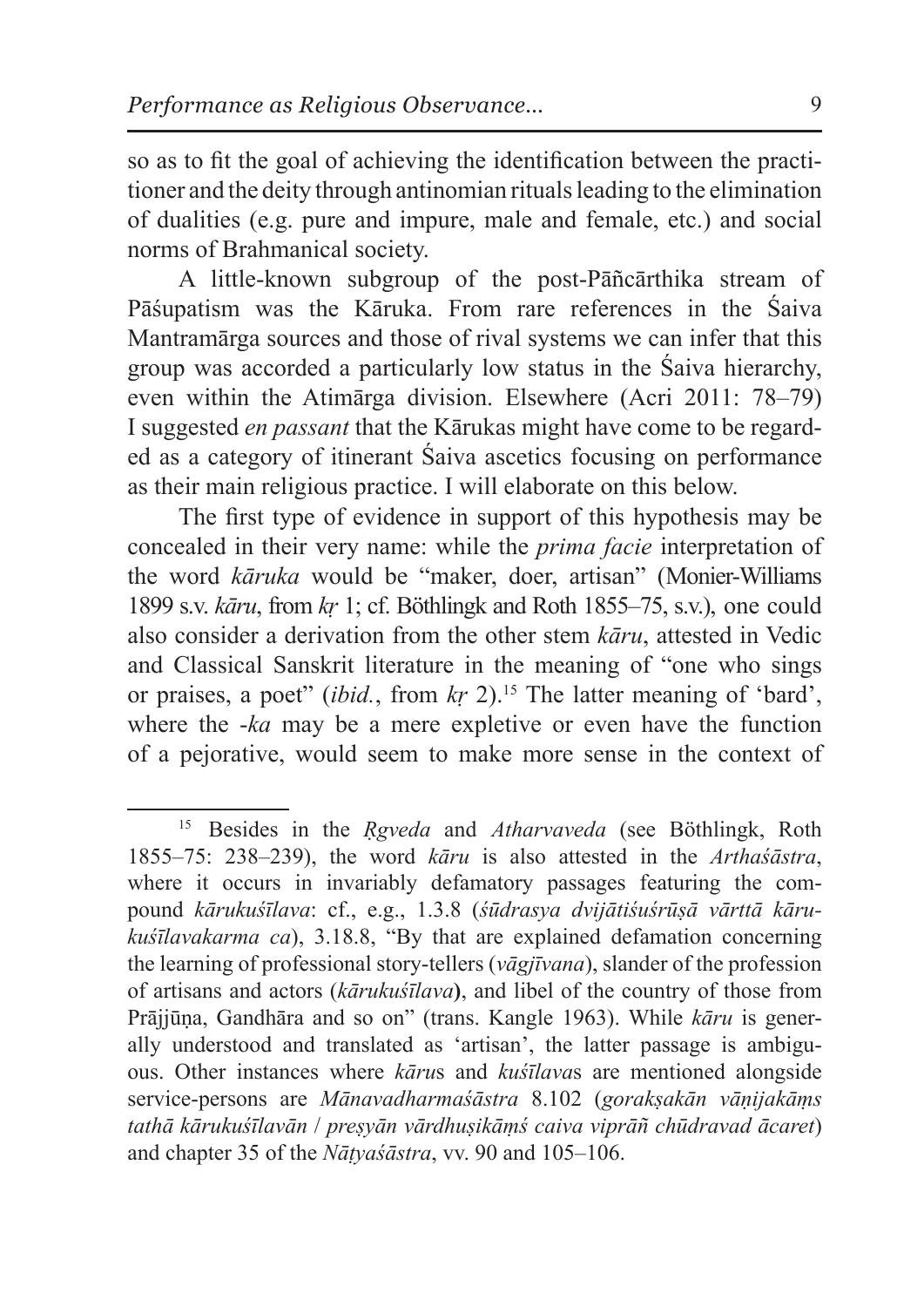an itinerant Śaiva group than the former. This state of affairs is also suggested by the occurrence of the term *kāṭhakasiddhāntin* besides the (mainstream, i.e. Saiddhāntika) Śaivas, Pāśupatas, and Kāpālikas, as a gloss to the denominator Māheśvaras in Bhaskara's (ca. AD 850) commentary to Śaṅkara's *Brahmasūtrabhāṣya*. The term *kāṭhakasiddhāntin* (and presumably its real-world referent too) corresponds to *kāruṇikasiddhāntin* found in the other commentaries *Ratnaprabhā*, *Bhāmatī* and *Bhāṣyanyāyanirṇaya*, and both of them correspond to the denominator *kālamukha* (another Atimārga group) found in Yāmuna's and Rāmānuja's commentaries. As noted by Hara, Bhāskara's text "suffers from considerable difficulties" (Hara 2002: 189); indeed, the link between the Kāthaka school of the Black *Yajurveda* and this Atimārga group is tenuous (Lorenzen 1991: 182, fn. 48), although passages in Sanskrit literature associate the sage Kaṭha (the promulgator of the *Chāndasa-Śākhā* text) and the so-called 'Kaṭhas' (the students of this body of doctrine) with oral recitation (*vyākhyāna*, *pravacana*, *uccāraṇa*) in opposition to written composition.16 A more compelling solution could be to read *kāthaka*(-*siddhāntinaḥ*), "those following the doctrine related to *kāthaka*s", where *kāthaka* is "relating, reciting […] m. a narrator, relater, one who recites a story (or who publicly reads and expounds the Purānas  $\&c$ ), one who speaks or tells, a professional story-teller...", "the speaker of a prologue or monologue, chief actor" (Monier-Williams 1899, s.v.), "a type of storyteller, whose oral renditions of devotional texts were accompanied by gesture and dance and whose art eventually moved from the temple to the royal court" (Lutgendorf 1991: 124). *Kathaka*s were also considered synonymous with *granthika*s or "book specialists" (that is, reciters of books: see Varma 1962: 107–108). The term *kāruṇikasiddhāntin* (*kāruṇika* = compassionate?) is equally problematic, and may be interpreted as either an ex-post

<sup>16</sup> See, e.g., *Abhinavagupta* ad *Nāṭyaśāstra* 1.1 (p. 2); commentary by Śrī Nandamiśra ad *Siddhāntadarpaṇa* 21.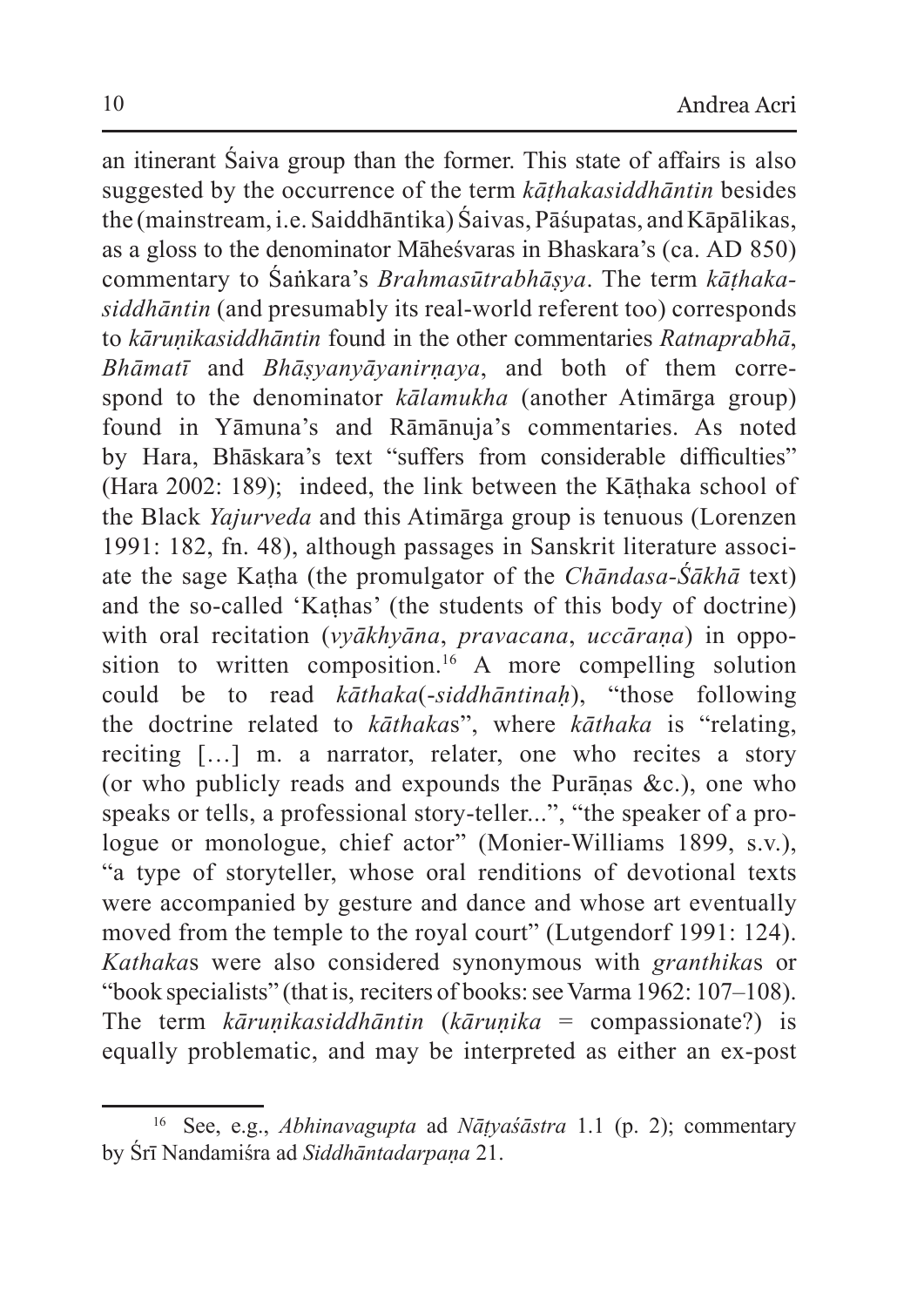attempt to make sense, or be a corruption, of *kārukasiddhāntin* an obvious reference to the little-known group of the Kārukas mentioned in rare Saiva sources.<sup>17</sup>

In my opinion all the above instances suggest that the commentators misunderstood, or were trying to make sense of, the names of groups of the Śaiva Atimārga they were not familiar with. But even in the scriptural and post-scriptural sources of theŚaiva Mantramārga, the term *kāruka* was in several instances—namely, passages describing the subdivisions of theAtimārga—corrupted and/or changed into the more intelligible *kāraka*, an 'agent' or 'doer'.18 A more uncertain instance is a lost verse-quarter from the *Raurava* cited in Sadyojyotis' *Paramokṣanirāsakārikā* and in the *Vṛtti* by Rāmakaṇṭha as *viśikhāmalakārakāḥ*, "[those] agents [who hold that liberation is brought about by the transference] of powers, those agents who are devoid of Impurity" (Watson et al. 2013: 222; see also 65–69). This could be a corruption of (or an attempt to make sense of, perhaps from a philosophically-oriented perspective) an original *viśikhāmalakārukāḥ*. If my reading is correct, the compound in its original form could have referred to a threefold division within

<sup>&</sup>lt;sup>17</sup> It is only after this article reached the proofreading stage that I realised I had overlooked a relevant footnote in a recent publication by Alexis Sanderson, where he proposes to emend both *kāṭhakasiddhāntinaś* and *kāruṇikasiddhāntinaś* in this passage into *kārukasiddhāntinaś* 'followers of the Kāruka doctrine'—the spurious readings having been "introduced by later Vaidika scholars unfamiliar with this somewhat obscure Śaiva tradition" (Sanderson 2015: 164, fn. 20). Sanderson's independent conclusion lends further credibility to the hypothesis that both readings are corrupted. Even though his suggestion to emend *kāṭhaka*- into *kāruka*- is sound and justifiable on paleographic grounds, I still regard *kāthaka*- as a viable alternative, suggesting as it does that a social reality or textual trope known to Bhāskara could have played a role in his exegesis.

<sup>18</sup> Cf. *Siddhayogeśvarīmata* 1.18 (Brunner et al. 2004*,* s.v. *kāruka*), *Niśvāsaguhya* 12.18b and *Niśvāsakārikā* (*Dīkṣottara*) 18.123 (Acri 2014b: 28, 38), *Lakṣaṇasamuccaya* 16.212*.*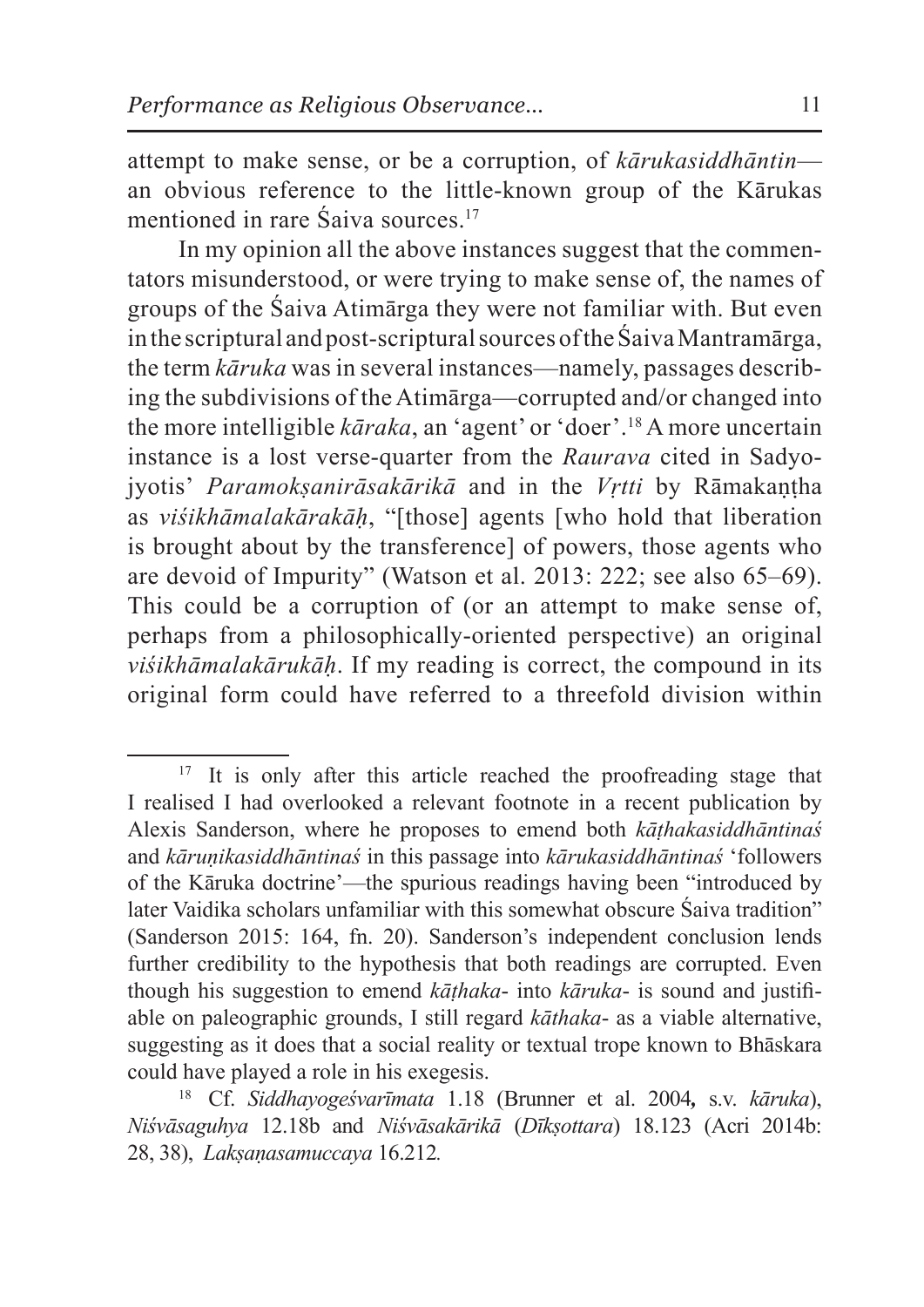the Atimārga, namely "those without a topknot" (*vi*-*śikhā*), i.e. the Pāśupatas,<sup>19</sup> "those without impurity", i.e. the Vaimalas,  $2^{0}$ and the Kārukas.

One more piece of evidence found within theŚaiva tradition in support of a connection between the Kārukas and performance is the reference by the 11<sup>th</sup>-century Kashmirian Saiva exegete Ksemarāja in his commentary ad *Svacchandatantra* 11.73 to the Kārukas and Mausulas as inferior to the followers of the gnostic Pramāṇaśāstras and the Vaimalas (*vaimalapramāṇaśāstraniṣṭho*) on account of the former's allegiance to the chiefly ritual- and observance-oriented among the Pramāṇaśāstras (*proktakriyāpradhānavratamātraniṣṭhamausulakārukebhyo*). These scriptures (all of which are lost) are the six Pramāṇas extracted from the *Hṛdayapramāṇa*, and chiefly devoted to the six ritual acts (*ṣaṭkriyāpradhānāni pramāṇāni*).21 As suggested by Bakker, these "six ritual acts" or *ṣatkriyā*s could have been subsumed under the "six forms of worship" (*upahāra*) mentioned in *Pāśupatasūtra* 1.8 and other sources, including, as we have seen above, singing (*gīta*), dancing (*nṛtta*), laughing (*hasita*), etc. (Bakker 2004: 4, fn. 12). This indicates that the Kārukas may have considered these acts as the mainstay of their ascetic practice. It is, perhaps, for this reason that they were regarded as occupying a relatively low position in the Śaiva hierarchy, i.e. just above the Pāśupatas and below the Vaimalas and the followers of the gnostic Pramāṇas, and having their ultimate

<sup>20</sup> The *amalakāraka*s are identified by Rāmakaṇṭha as those who regard liberation as consisting in what Sadyojyotis calls *nirmalatvaṃ ca kevalam*, i.e. a lack of impurity alone (and not omniscience or omnipotence).

<sup>19</sup> On the identification of the *viśikha*/*viśikhā* with Pāśupatas, see Watson et al. 2013: 66–67; noteworthy is the mention in the *Saṃskāravidhi* of the removal of the topknot in Pāśupata initiation (see Acharya 2007: 35–36 and 46–47), as well as the testimony of the Old Javanese *Kuñjarakarṇa* about a group of Śaiva ascetics named *viśikhin*  ("Those who lack a topknot"; see Acri 2008: 201, fn. 37).

<sup>21</sup> Cf. Kṣemarāja ad *Svacchandatantra* 10.1134 (Bakker 2000: 4; Sanderson 2006: 171).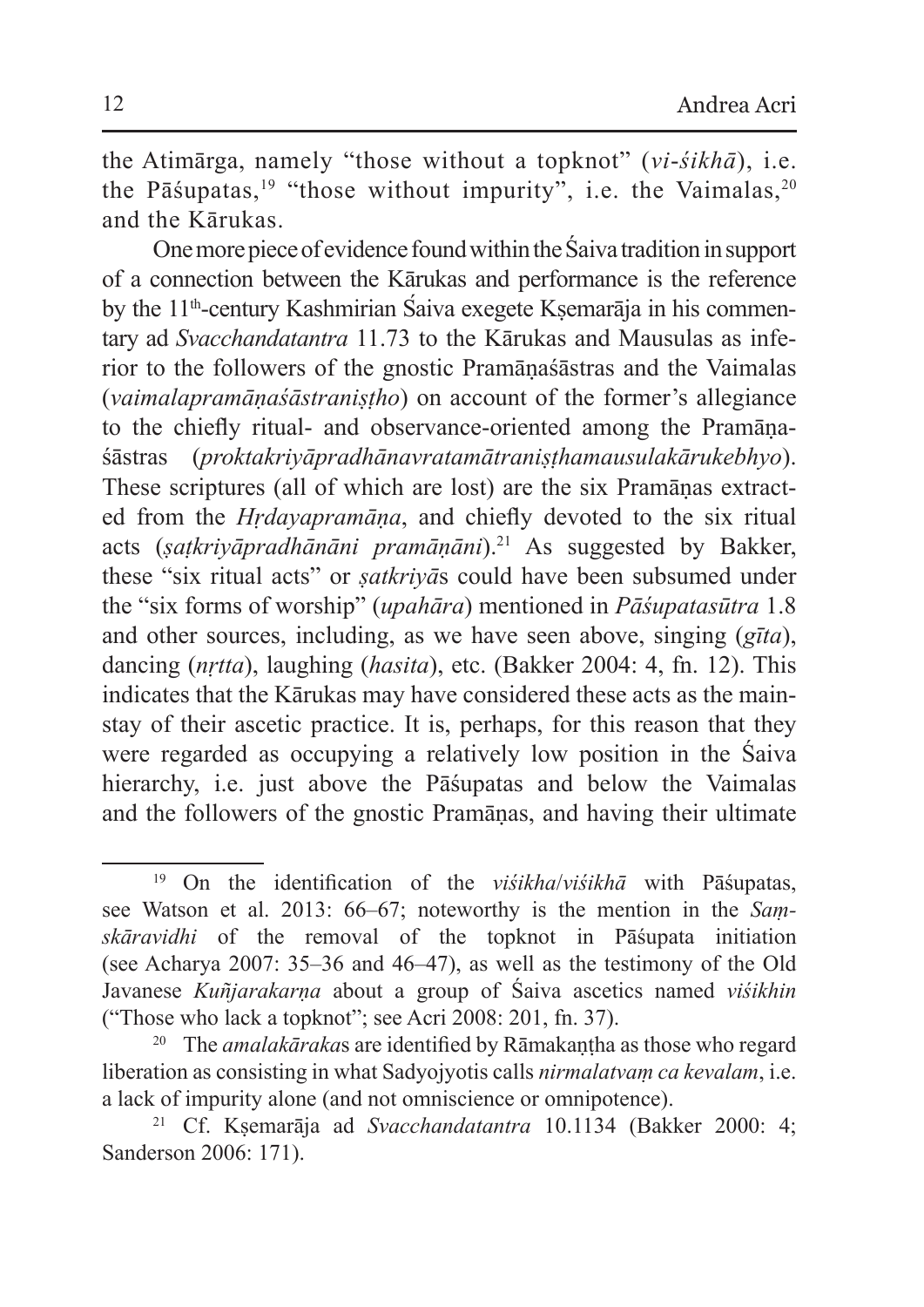goals within the realm of *māyā*, below the pure universe (and thus still qualifying as bound souls). Even though practice is commonly regarded as inferior to gnosis in the Indian tradition, their involvement with singing and dancing—and, eventually, stage performance too?—could have been another reason behind their 'bad name', for the latter activity in particular is regarded as impure and relegated to the lower castes. Kārukas were, indeed, considered impure and polluting, and contact with them was avoided even by other Śaivas.<sup>22</sup>

# **Kāpālikas**

The Kāpālikas were antinomian itinerant ascetics worshiping the terrific hypostases of Śiva (e.g. Kapālin, Kapāleśvara/Kapālīśa, Bhairava) and/or the Goddess (e.g. Cāmundā, Candā Kapālinī); they likely evolved from the Lākula stream of Atimārga Śaivism. While no original Kāpālika sources have survived to us, from the  $7<sup>th</sup>$  century references to Kāpālikas become widespread in the Sanskrit and vernacular literature from all over the Indian Subcontinent and beyond (e.g. Java; see below), eventually fading away after the  $12<sup>th</sup>$  century. Their name is derived from the observance of the skull (*kapālavrata*), which they took over from the Lākulas, adding an additional set of insignia, such as a sacred thread made of the hairs of a corpse, necklaces, large earrings, bracelets and other ornaments crafted out of human bones.

The Kāpālikas were scornfully depicted in the literature as evil sorcerers who often posed as false Brahmans or ascetics; who sang, danced, and played in theatrical (comic) performances; who encouraged the practice of drinking alcohol and engaging in sexual intercourse with promiscuous female attendants (*dūtī*s, *kapālinī*s, *yoginī*s); and whose attire included ornaments and musical instruments made of (allegedly human) bones, as well as human skulls or parts thereof. As such, they were considered the scum of society, highly impure

<sup>22</sup> Cf. *Kiraṇatantra* 35.8, 38.7; *Mohacūḍottara* fol. 44v; *Pūrvakāmikāgama* 1.111 (listed in Brunner et al. 2004, s.v. *kāruka*).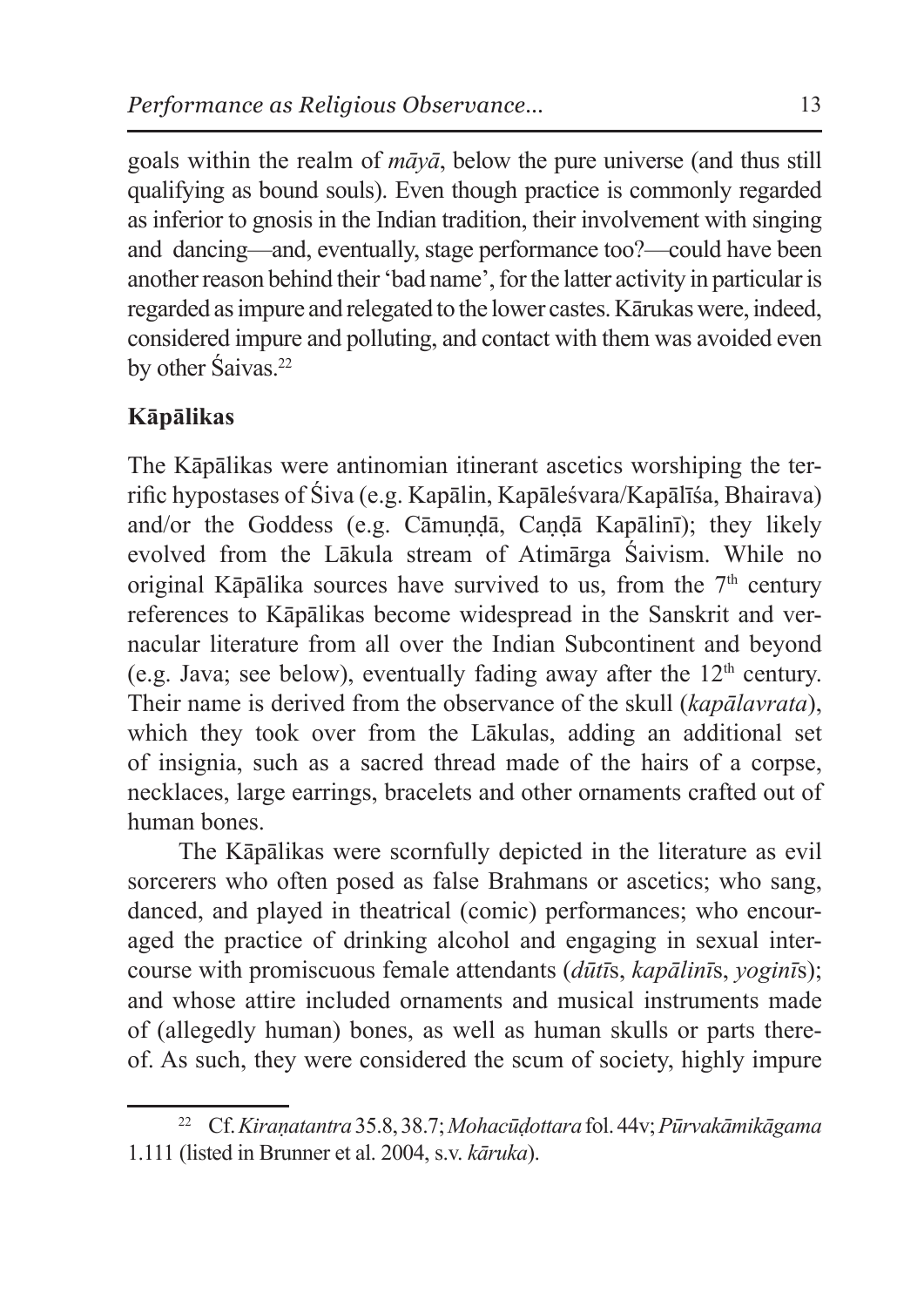and to be avoided by mainstream Śaivas. The Kāpālikas aimed at identifying themselves with their elected deity not only by mimicking it, but also through possession, i.e. being penetrated by it through the mouth (*āveśa*); this trance-like state may also have been triggered by frantic dances, *mudrā*s, and transgressive behaviours (Törzsök 2011, 2016: 457–461).

The Kāpālikas' imitative behaviours and their engagement in possession open up intriguing connections with the realm of the performing arts as well as folk milieus. The emphasis on dancing, singing, drama, buffoonery, etc., may reflect their goal to become the 'theatrical' human embodiments of their selected deity; see, for instance, the textual and iconographical representations of dancing Bhairavas carrying *mṛḍaṅga*s and *ḍamaru*s.23 But we also know of folk/tribal wandering practitioners specialised in dramatic performances, sorcery and exorcism, and the worship of demonic forms of Śiva and the Goddess; these could have been linked to the Kāpālikas in the Indic imaginary. For instance, in the 7<sup>th</sup>-century South Indian farce *Mattavilasa* a drunk Kāpālika praises his Kapālinī for having obtained a beautiful appearance through the supernatural ability to assume any form at will (*kāmarūpatā*): compare the term *kāmarūpitva*, "the ability to assume any form at will", which could be interpreted as a technical term denoting one of the eight supernatural qualities of Śiva, an usual attribute of demons (*rākṣasa*) in Sanskrit literature, as well as a descriptor for actors. Thus, the compound *kāmarūpatā*/*kāmarūpitva* could be connected to both play-acting (in a literal sense) and to supernatural powers (in a technical sense).<sup>24</sup> The Santal tribal group knows of one

<sup>23</sup> Cf. the *Tirthikacāṇḍālikā* by the Siddha Acinta, describing himself as follows: "the Kāpālika is a glorious dancer; he will beat the *ḍamaru* in the sky and on the ground" (Davidson 2002: 218).

<sup>24</sup> The analogy between the actor/dancer (*naṭa*) and the Self, as well as the former and the Lord, is found in non-dualist Śaiva sources to convey the identity between the Self and godhead or consciousness, enacting the play constituted by the phenomenal world (see Törzsök 2016: 462, 468–470). It is possible that the concept of *kāmarūpitva* and its association to dramaturgy may stem from the same constellation of ideas.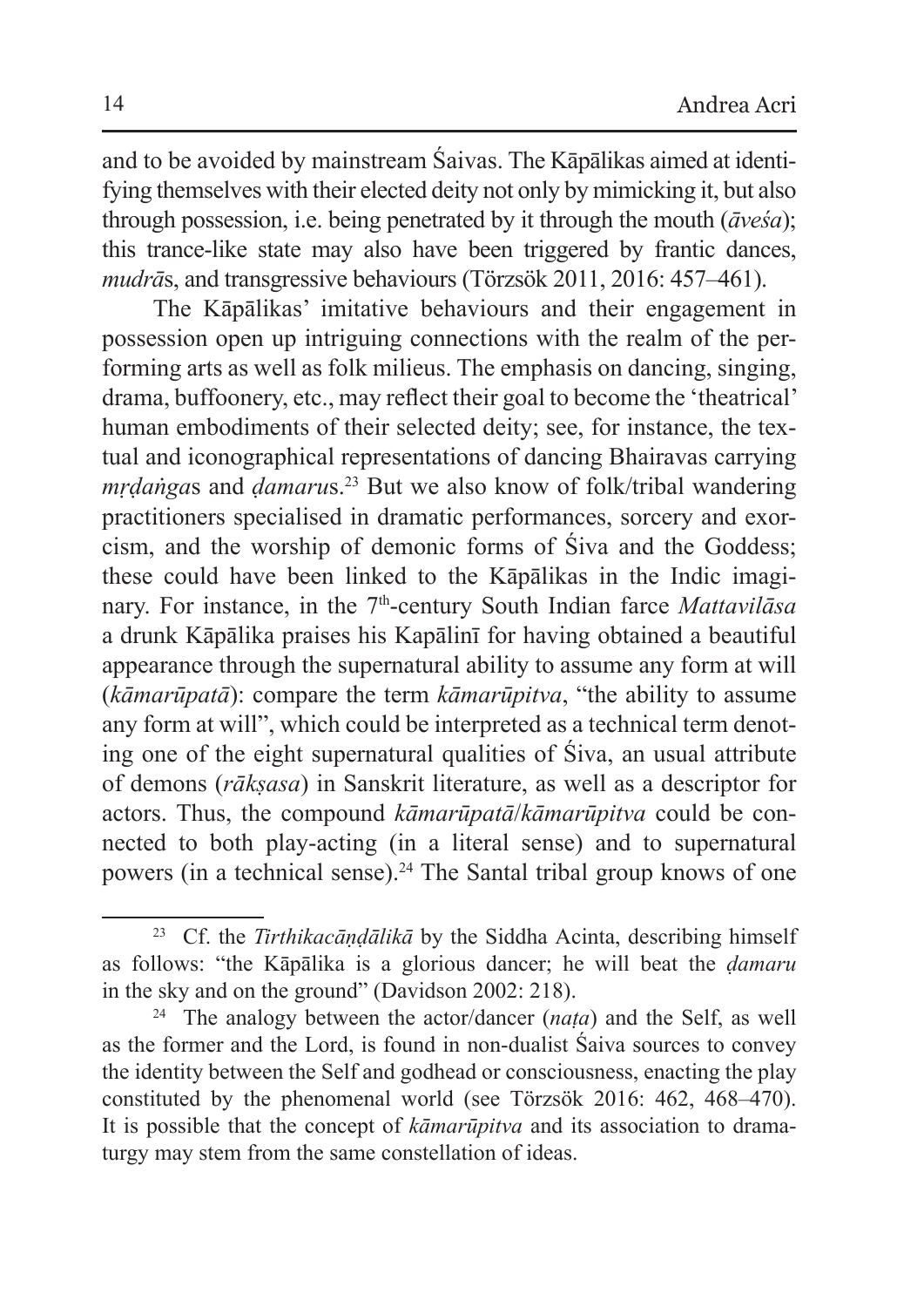Kamru (also: Kambru, Kamruk, or Kam), who was the first magician and teacher of witchcraft (Ojhaism); it seems natural to connect the word with Sanskrit *kāma* and *kāmarūpa*, whether in its original meaning of "taking any shape at will, beautiful, pleasing", or as the name of the predominantly tribal western portion of Assam, i.e. Kāmarūpa (Koppers 1940–41: 766). Similarly, a class of Indian mendicant actors are called Bahrūpia, from Sanskrit *bahū* ('many') + *rūpa* ('form';  $b\bar{a}huripya = 'manifolds'$ , as referring to the ability to enact and masquerading; at the same time, Bahurūpa is a name for the black, fanged Southern face of the skull-bearing Aghora form of Śiva/ Bhairava. The Bahrūpia were known for impersonating gods, especially in their terrible forms (such as the Goddess Kālī) (*ibid*.).

The strong association reflected in the sources between Kāpālikas and the performing arts suggests that those practitioners could have made a living astravelling performers-cum-ritual agents (Samuel 2005: 219); furthermore, there might have been a cross-fertilization between Sanskritic and marginal/tribal milieus where folk practitioners/magicians akin to 'shamans' also covered the roles of itinerant performers—like it happened, for instance, over much of Southeast Asia.

## **Atimārga ascetics-cum-performers in Java**

On the basis of evidence gathered from Old Javanese textual sources most notably the 9th-century Old Javanese *Rāmāyaṇa kakavin* (RK), the early 13<sup>th</sup>-century *Sumanasāntaka*, and the ca. 15<sup>th</sup>-century *Pārthayajña*—and Central Javanese temple reliefs, elsewhere (Acri 2011, 2014b) I proposed to identify some figures of itinerant ascetics-cum-performers (e.g. the *vidu*s and *pirus*es) as localised counterparts of Indic prototypes, namely low-status, antinomian practitioners belonging to the Atimarga stream of Saivism. Our knowledge about these categories of ascetics could contribute to appreciate the extent of the expansion of Śaivism in Southeast Asia, and perhaps illuminate littleknown groups in India itself.25 I will summarize my findings below.

<sup>25</sup> See, for instance, Acri 2008 on the Vaimalas/Alepakas.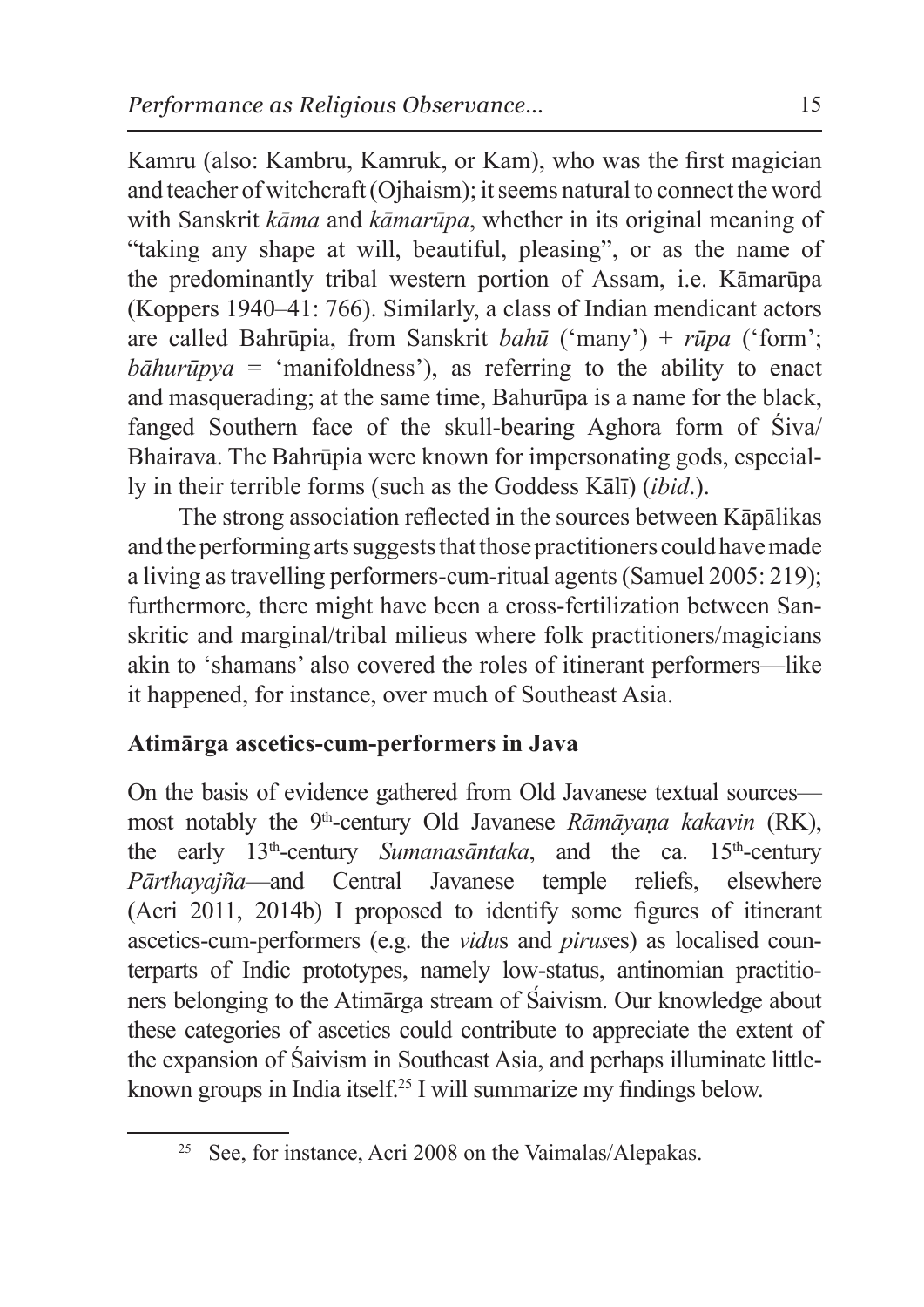A category of itinerant, power-seeking ascetics is scornfully portrayed in stanzas 6 and 9 of the eighth canto of the *Pārthayajña*:

*hana viku maṅidan maṅidǝri bhuvana makuravit agǝluṅ sukǝr aburarutan tǝhǝr ikana purih niṅ avak apǝniṅan si hurip ika ya vastu sukǝr aburarutan* (6)

There are ascetics who behave in a crazy manner, wandering through the world; untidy, hindered by their matted hair, in disorder.

And so it is the natural state of the body [of one] exerting [himself in performing austerities]. The Life principle is in fact hindered, in disorder.

*hana viku maṅigǝl macarita rinubuṅ biṣa tivas ika siṅ vvaṅ atika vihikan vvaṅ atika maṅalǝm ri guṇa nika lǝvih vvaṅ atika saṅ asuṅ mamiguṇani guṇa* (9)

There are ascetics who dance and recite stories, surrounded [by spectators]. Everyone should know that they are powerful [and yet] they come to nothing.

Such persons boast of their exceeding magical powers; Such persons are the ones who render magical powers worthless.

The first stanza seems to depict a Pāśupata or Lākula wandering ascetic performing the *unmattavrata—*witness the Old Javanese word *maṅidan*, 'to behave in a crazy manner', while the second epitomizes a class of itinerant anchorites-cum-performers of the Kāpālika or Siddha type. Both types were despised in Sanskrit and vernacular sources produced in elite milieus on account of their uniting a quest for asceticism and supernatural powers (*siddhi*, *guṇa*) with transgressive behaviours and a career in the performing arts.

A series of stanzas satirically depicting behaviours that are strongly remindful of those of an Atimārga ascetic is found in the allegorical *Sarga*s 24 and 25 of the RK. There, various kinds of birds are comically equated to ascetics and other religious figures. Such is the case of the *kuvoṅ* (black coucal) and the *vidu*, a kind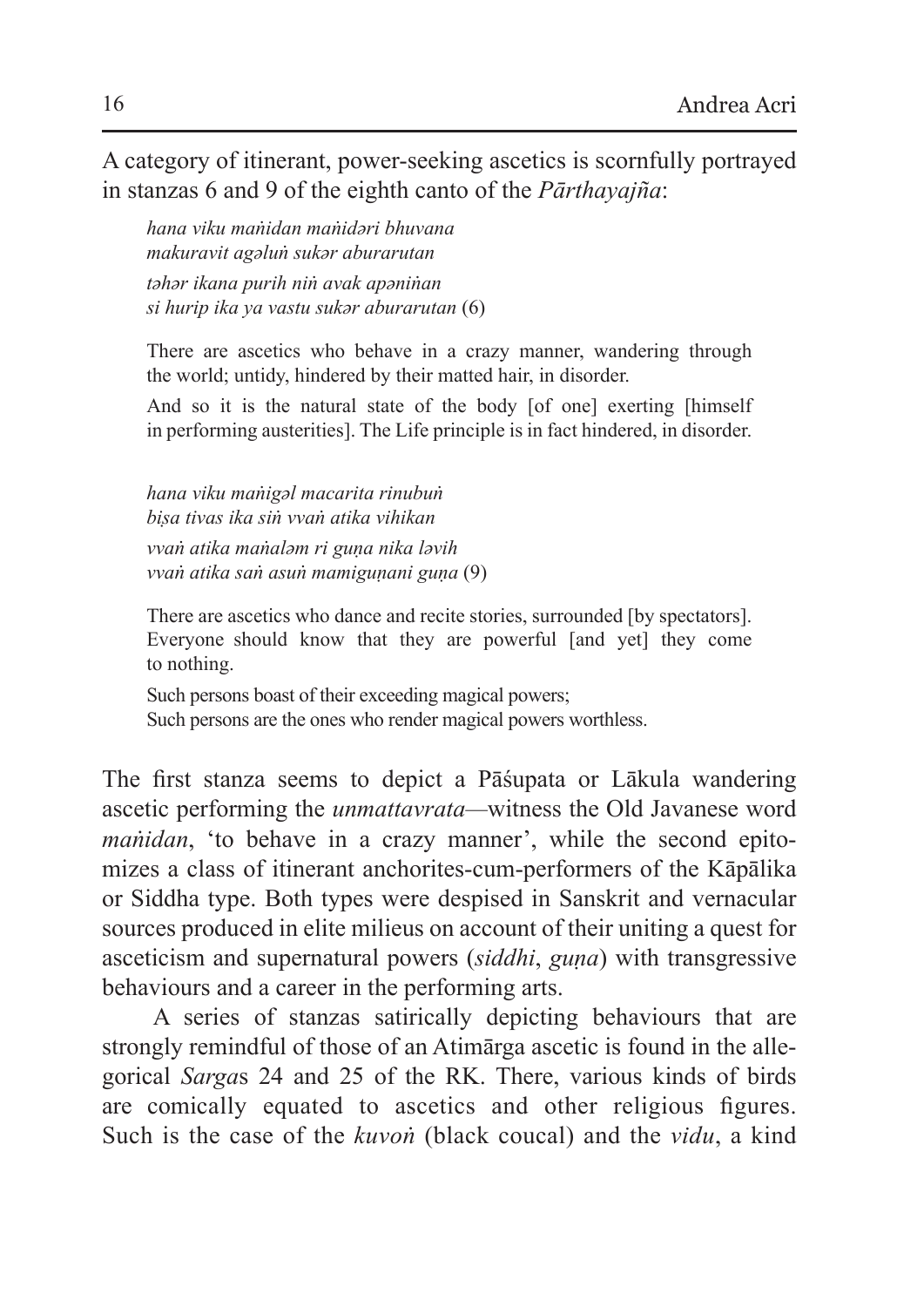of performer who appears to hold religious functions, and also to carry out the Atimārga observance of lying on ashes. In stanza 24.112, a bird, having accused the *kuvoṅ* of being stained, to reside in a hole26 and to "perform like a *vidu*" (*mamidu-midu*), jeers at it as follows:

*tan pomah tan katṛṣṇān laku vidu mavayaṅ kom guṇya saguṇa*

Homeless, unattached, while leading the life of a *vidu*-performer, a wayang-player, you are a sorcerer, endowed with magical powers!

The word *guṇya* could mean 'having manifold supernatural abilities', 'powerful', or simply a 'sorcerer'—note that among the Baigals of Central India and the Santals of (South-)Eastern India, *gunia* means "sorcerer" (Koppers 1940–41: 770), and a class of Tantric practitioners connected to *yoginī*-cults referred to as *guṇiā* is still known in contemporary Orissa (cf. Keul 2013: 6). In 24.114 the *kuvoṅ* invites a she*kuvoṅ* to become a female ascetic (*kili*) and bring satisfaction to naked wandering ascetics (*kalavan lagnāmutusana*), obviously of his own kind, thereby becoming an object of enjoyment (*bhukti*) for the devotees (*bhakta*) in the forest, who have low-ranking wives (*kula-kula*). In stanza 25.22, the she-*kuvoṅ* is said to have successfully attained liberation by following the path of the *kuvoṅ* (*makamārga mārga niṅ kuvoṅ*), who has renounced the world and performs austerities in the hollow of a tree.

In stanza 25.21ab the *kuvoṅ* is called "*vidu*-bird" (*manuk vidu*) and associated with storytelling and drama:

*tat ujar manuk vidu vidagdha dahat prakaṭākathak maṅaji nāṭaka ya*

One should not say that the *vidu*-bird is very clever! Making much noise, he recites a story, and practices the art of acting.

<sup>&</sup>lt;sup>26</sup> This could be the hollow in a tree or, allegorically, a cave, in the case of the bird's human alter ego.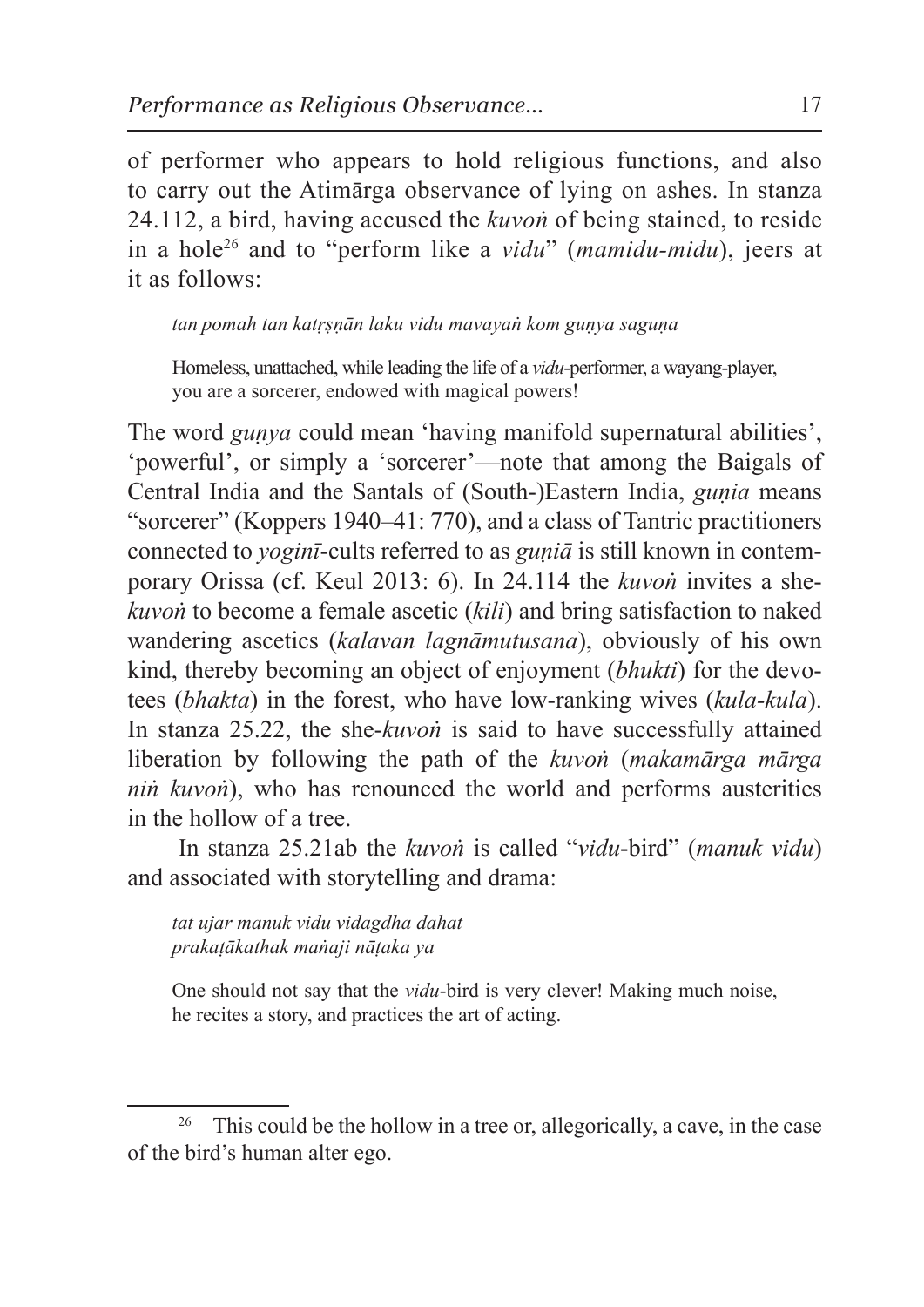Zoetmulder's (Zoetmulder 1982) dictionary s.v. *kaṭak* (a hapax) gives the meaning of "frog?" (on account of a much later Balinese gloss), and adds: "is *akaṭak* perhaps the call of the *manuk vidu*?". However, given the great variability and uncertainty between the sounds *ṭ* and *th* in Old Javanese language and their graphic representation in the later Javanese manuscript tradition, it may be proposed to emend *kaṭak* into *kathak*, a Middle Indo-Aryan word corresponding to the Sanskrit *kathaka* "to recite; a professional story-teller", which we have encountered *supra* as possibly referring to the Kārukas. The fact that in the Old Javanese text the bird is said to be practicing recitation and dance—activities that require a good amount of study and expertise: witness the synonymy between *kathaka*s and *granthika*s that I mentioned *supra*—and, at the same time, defined as not "very clever" (*vidagdha dahat*) is somewhat paradoxical; apparently, the author here is satirically playing on the double meaning of the word *vidu* ('intelligent', 'wise' in Sanskrit vs. a type of performer in Old Javanese). Perhaps significantly, in the *Nāṭyaśāstra* (cf. e.g. 1.48) *vidagdha* is one of the characteristics of actors, famously in 1.48, along with *kuśala* and other good qualities attributed to Bharata's disciple; further, *Nāṭyaśāstra* 35.106 makes a connection between cleverness and the ability to play music while giving the semantic analysis of the word *kuśīlava* 'actor', 'bard', 'mime': "He who can apply the principles of instrumental music (*ātodya*) and is himself an expert in playing instruments is called a *kuśīlava* because of his being clever (*kuśala*) and refined (*avadāta*) and free from agitation (*avyathita*)". I may also refer to Abhinavagupta's gloss of the term *naṭa* 'actor' as meaning 'foolish' (*mūrkha*), implying that the term "already harbours some despicable connotations" in the Sanskritic tradition (Ganser, Cuneo 2012: 97). Although the learned author(s) of the RK composed the text before Abhinavagupta flourished, it seems to me that they might have been aware of (and played on) the controversial and paradoxical status of the actor in the Indic tradition.

Stanzas 3–4 of canto 113 of the East Javanese *kakavin Sumanasāntaka* describe some *vidu*s in the context of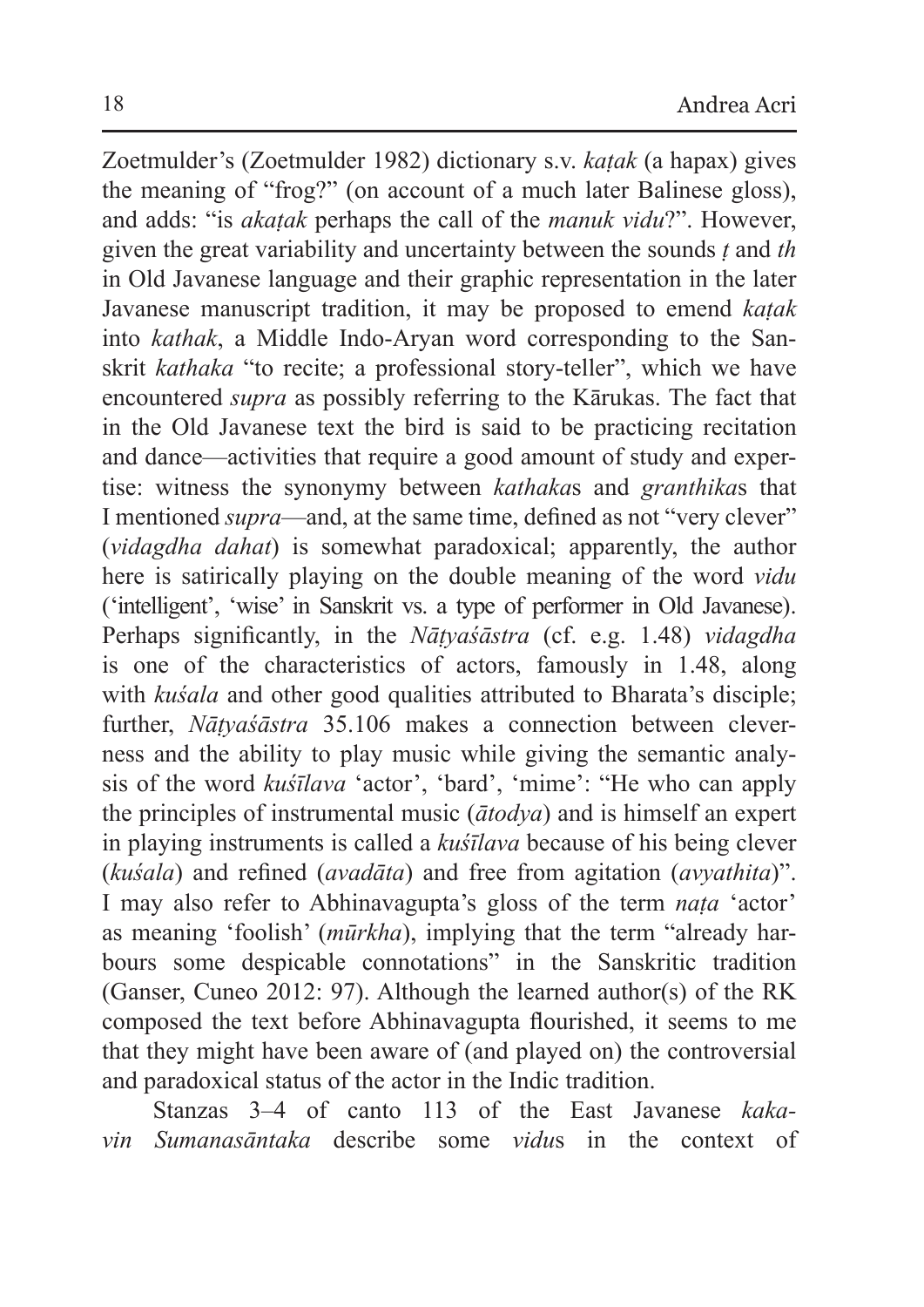a comic performance staged during a royal wedding ceremony. In stanza 4, the *vidu*s are mentioned along with another category of religious functionaries-cum-performers called *taṅkil hyaṅ*s:27

*para vidu sәḍәṅ ayvan saṅ taṅkil hyaṅ acarita paḍa gumuyu kapūhan sakveh niṅ vidu binisa hana kavatәk ujarnyān guyvāvarṇa macarita uḍuh uḍuh uḍuh āhāhāhāhāh bisa dahatĕn* 

The *vidu*s were acting together; the *taṅkil hyaṅ*s were reciting a story. Laughing all together and [appearing] highly astonished were the *vidu*s, skillful. Some of them felt compelled to cry out while laughing (or: jesting), narrating, and reciting: *uḍuh uḍuh uḍuh āhāhāhāhāh* with too much power.

What is striking here is the *vidus*' triple uttering of the sounds *uḍuh uḍuh uḍuh*, which may be compared to the exclamation *hud(ḍ)u(k)*<sup>28</sup> attributed to the Pāśupatas by some Sanskrit sources, followed by *āhāhāhāhāh*, a boisterous laughter reminding of *aṭṭahāsa*  (*aṭṭa* 'high, over-measured' is identical in meaning to the Old Javanese *dahatәn* in line d). Both acts were performed while narrating (*avarṇa*) and reciting (*macarita*).

An explicit link between *vidu*s and ascetics is made in an allegorical stanza of the probably  $15<sup>th</sup>-16<sup>th</sup>$ -century text *Nītisāra* (4.8), which is part of a larger passage describing the disruption of the social

<sup>27</sup> We may compare these figures, including the *vidu*s, the *pirus*es, and the *bvat hyaṅ*, to the various categories of reciters and singers performing divine service or entertainers of the 'bard' type of the temple-communities recorded in Khmer inscriptions (see Pou 1997: 242).

<sup>28</sup> The reading *huḍukāra* is attested in the oldest manuscript of the *Śivadharmasaṅgraha* (Kafle 2015: 205, fn. 271). In the light of this Old Javanese passage, I wonder whether the other frequently encountered form, *huḍukkāra*, could be the result of the *sandhi huḍuḥ+kāra*. A type of *ḍamaru*-like drum called *huḍukkā* is mentioned in Sanskrit texts, such as the *Abhinavabhāratī*, *Saṅgītaratnākara*, as well as the Prakrit *Karpūramañjarī* (Ganser 2016).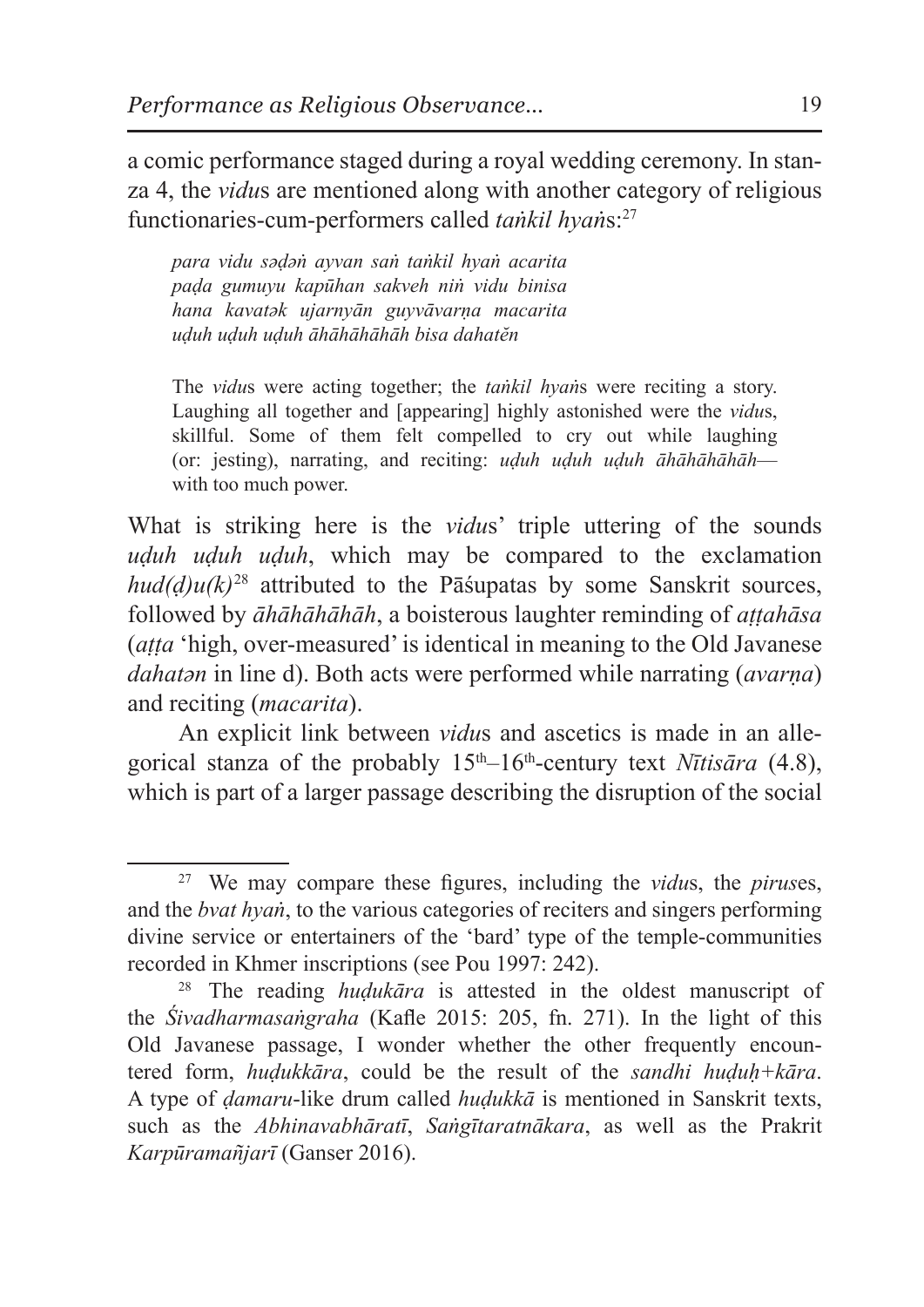and religious order in the Kali-age. Two simultaneous translations of it are possible:

*saṅ vidv aṅga vanapraveśana samudragati manut i lampah iṅ kali*

(1) The naked *vidus*<sup>29</sup> enter the forest and reach the sea (i.e., reach liberation), following the course of the rivers.

(2) The naked *vidus* live as hermits, while they perform *mudrā*s (*sa*+*mudra*+*gati*), in harmony with the fashion of the Kali(-age).

The above may be one of the last occurrences of the word *vidu* in the Old Javanese corpus, from which an element of mockery and social critique is still discernible. The word *mudra* clearly hides a pun hinting at *mudrā*, the hand-gestures used in storytelling and, perhaps, also the bodily positions—probably a heritage of Kāpālika practices described in some Śāktatantras to induce possession and worship the deity (Serbaeva Saraogi 2012).

A striking evidence of the existence in Java of  $Kāpālikas<sup>30</sup>$  are the mysterious *canthang balung*s, a category of antinomian, low-status

<sup>30</sup> Kāpālika ascetics and Kāpālika-influenced traditions of the Kaula- and Bhairavatantras appear to have reached Java by the  $9<sup>th</sup>$  century. The expression (*saṅ brāhmaṇa*) *kāpālikabrata* "(a Brahman) adhering to the observance of the Kāpālikas" is attested in the ca. 10<sup>th</sup>-century *Udyogaparva*, while a prob. 8<sup>th</sup>–10<sup>th</sup>-century bronze skullcap has been unearthed in Central Java. The use of skulls as drinking-bowls is mentioned in the ca.  $16<sup>th</sup>$ -century text *Tantu Paṅgәlaran*, which also describes a grueling ritual performed at a cemetery at midnight by two devotees of Bhairava (*bheravapakṣin*) with a corpse (Pigeaud 1924: 104–106, 112–113, 121). The depiction of skulls and cemetery-ground lore is pervasive in the statuary of the East Javanese kingdoms of Sinhasari ( $13<sup>th</sup>$  century), to which period is ascribed the impressive 'dancing Bhairava' from Candi Siṅhasāri, bearing many of the Kāpālika insignia.

<sup>&</sup>lt;sup>29</sup> Aichele (Aichele 1931: 156) envisaged the presence of a double-entendre in the line, and interpreted the words *vidv aṅga* in the light of Modern Javanese *mārā badan* 'naked', often attributed to the *topeng* (the name of the maskdancers coming naked at a performance), where the Arabic loanword *badan*  'body' would be a synonym of the Sanskrit *aṅga*.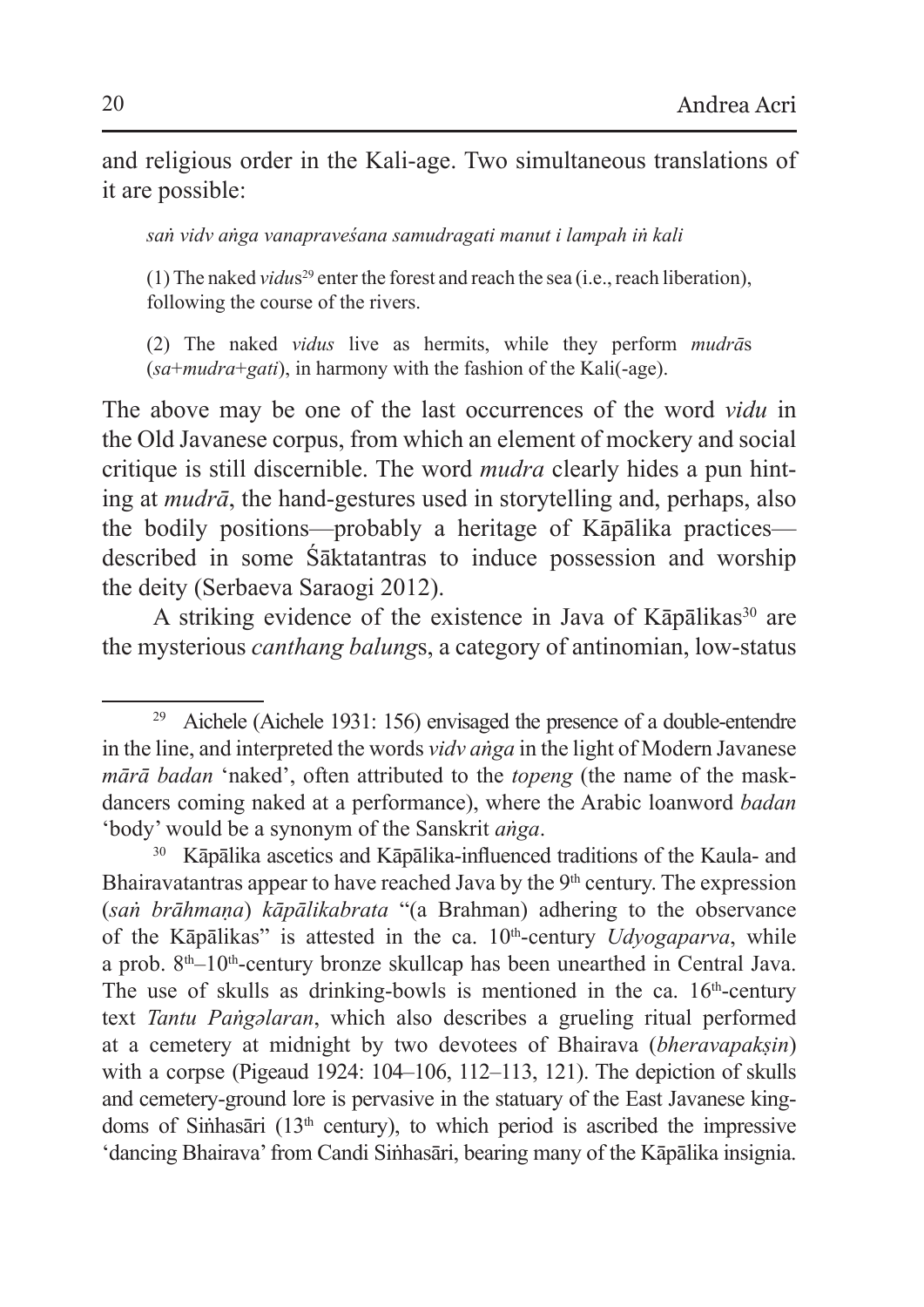functionaries observed at the court of Surakarta in the late  $19<sup>th</sup>$  and early  $20<sup>th</sup>$  century, who Brandts Buys not unreasonably described as "degenerate Brahmans" (*gedegenereerde Brahmanen*) (Brandts Buys 1933: 259).<sup>31</sup> Their name, meaning 'rattling bones', could be a 'survival' pointing to their former status of Kāpālikas, who were indeed wearing ornaments made of bones and carrying musical instruments made of the same material. The *canthang balung*s wore strings of flowers adorning their naked bodies—being reminiscent of the garland of flowers offered to the gods (*nirmālya*) worn by Pāśupata ascetics; performed dances and buffooneries; emitted dog's cries (and imitated their mating), nonsensical interjections, and vehement laughter; superintended female dancers (*taledhek*) who also doubled as prostitutes, and engaged in obscene acts on stage during their plays; indulged in drinking liquor on stage; held a staff or a pike; used *mudrā*s during their performances; and originally possessed seals of office depicting a phallus inside a heart-shaped vulva, which are remindful of the heart-shaped pubic plaques worn by ascetics in East Javanese art. Their most un-Islamic and transgressive practices, as well as their role as superintendents of dancing girls-cum-prostitutes, strongly suggest that they represent localized Javanese 'descendants' of the Kāpālikas, who became marginally Islamized and integrated within the ritual economy of the Surakarta royal palace.<sup>32</sup> This transformation could perhaps be explained in the light of Samuel's insightful observation that "[m]any *siddha* and *kāpālika* ascetics made a living, at least in the earlier period, as travelling ritual performers, but over time there was a growth of permanent centres and of formal patron-client relations between Tantric practitioners and the upper social strata" (Samuel 2005: 219).

<sup>31</sup> See Acri 2014a: 32–42 for a detailed discussion of this group.

<sup>32</sup> The *canthang balung*s were also involved in a dance called *edan-edanan* 'dance of the crazy ones/playing the fool', performed with female counterparts during royal weddings. This seems to correspond to the comic performance staged by *vidu*s, *taṅkil hyaṅ*s, *pirus*es, and female dancers, described in the *Sumanasāntaka* (see above and especially Acri 2011: 70–74, 2014a: 23–28).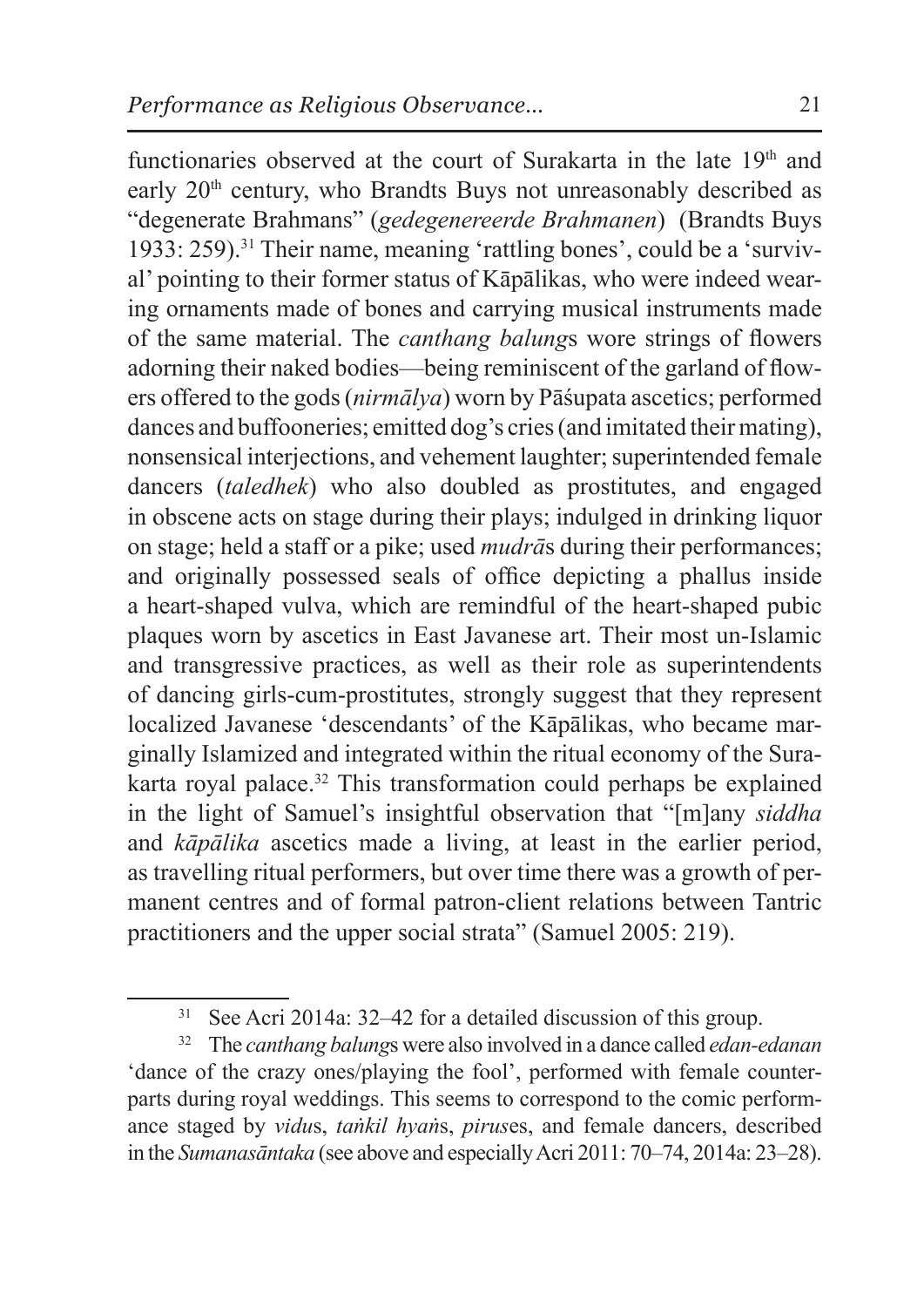## **The Balinese mask Sidha Karya**

Let us now turn to Bali, where some of the ceremonies and ritual performances that are still practiced today both within and outside the temple context may find their historical predecessors in those described in Old Javanese epigraphic and textual sources.<sup>33</sup> Among such Balinese ceremonies are those involving Sidha Karya, a fundamentally paradoxical Balinese mask character that evokes many of the antinomian, and more specifically Tantric, features that we have seen in some of the performing figures thus far discussed. Sidha Karya is a dancer and comic performer who appears at the end of *topeng pajegan* masked dance-drama; but his function is of paramount importance in that it 'makes the ritual (*karya*) accomplished (*sidha*)'. His appearance is that of "an old man with bright eyes, a smiling, bucktoothed mouth, and large bushy white mustache and eyebrows. He enacts an odd comic dance [...]. He is said to be a form of the demon Kala, and his act dramatizes the submission of the demon and his transformation into a being of beneficent attitudes toward the congregation" (Geertz 1994: 125). According to various Balinese stories—with variants with respect to details—reported by oral informants or written chronicles (*babad*), Sidha Karya was a Brahman travelling from Java (in some versions, the son of a Śaiva priestess and a Buddhist priest), who arrived at Pura Besakih when an important ritual to avert a disgrace that had fallen upon the kingdom was being performed. On account of his filthy attire—he was covered in ash—he was not believed to be a real Brahman; he was not allowed to cross the temple's premises, but rather ordered to go south (*kelod*)—the inauspicious point of the compass associated with the 'demonic' in both Indic and Javano-Balinese cosmology. Sidha Karya cursed the ritual, which resulted in even direr consequences for the kingdom and its inhabitants. Eventually,

<sup>&</sup>lt;sup>33</sup> Stephen has rightly drawn attention to the important role played by entertainment and the performing arts in the Balinese ritual cycle, and especially in the process of Kāla's and Durgā's returning to the original (divine/benign) form of Śiva and Umā (Stephen 2002).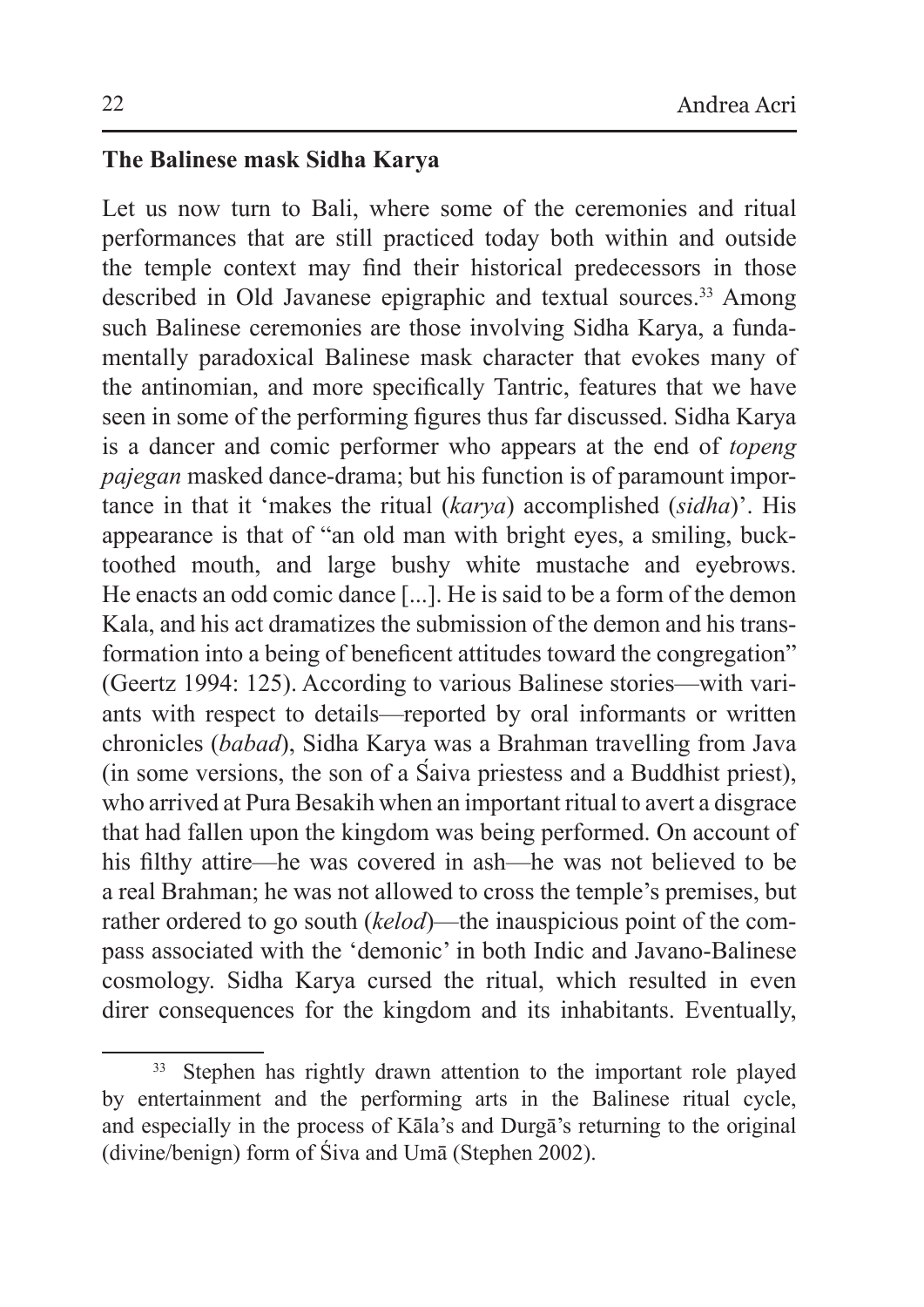his Brahmanical status and kinship relationship with the ruling prince is recognized, and Sidha Karya 'makes the ritual complete', thereby healing the kingdom.

Sidha Karya's mask may be white or black; a third eye—Śiva's attribute—is represented in the middle of the forehead. Some masks have large teeth and wide grin, whereas others have fangs. This mask shares with demonic characters his bushy eyebrows, moustache, large eyes, and unruly hair; however, "while iconographically the character looks a lot like a demon, narratively we know that this is a high-class Brahman" (Kodi et al. 2005: 176). Coldiron describes his dance as follows: "Sidha Karya laughs maniacally, as if privy of some great joke at the expense of the audience. He waves his white cloth, laughs, executes bird-like hops to the right and left, laughs again in the manner of Rangda and then rushes at the audience" (Coldiron 2005a: 186). In another study, Coldiron drew attention to the apparent similarities between this figure and the Tantric Siddhas known from Vajrayāna Buddhism, observing that, although the Sidha Karya's dance contains elements of entertainment such as storytelling and buffoonery, it is mainly "addressed to the gods and fulfill a purely ritual function", including the appeasement of the *bhūta kāla*s or malignant ghostly beings through the recitation of mantras and offerings to the cardinal directions, beginning from the demonic/inauspicious South and endingwith Śiva in the centre (Coldiron 2005b: 241). His Brahmanical pedigree and ascetic attire, oddly mixed with demonic and frightening features, such as the stylized lines on the face that seem to denote laughter, his ash-smear, and his dance, all conjure up the prototypical devotee of Rudra/Bhairava, an anchorite of the Pāśupata, Kāpālika, or Siddha type. It is possible that Sidha Karya represents a Balinese development of that model, i.e., a quintessentially 'unorthodox', impure, and marginal character, which eventually became integrated into the local ritual economy as a 'specialized' temple dancer.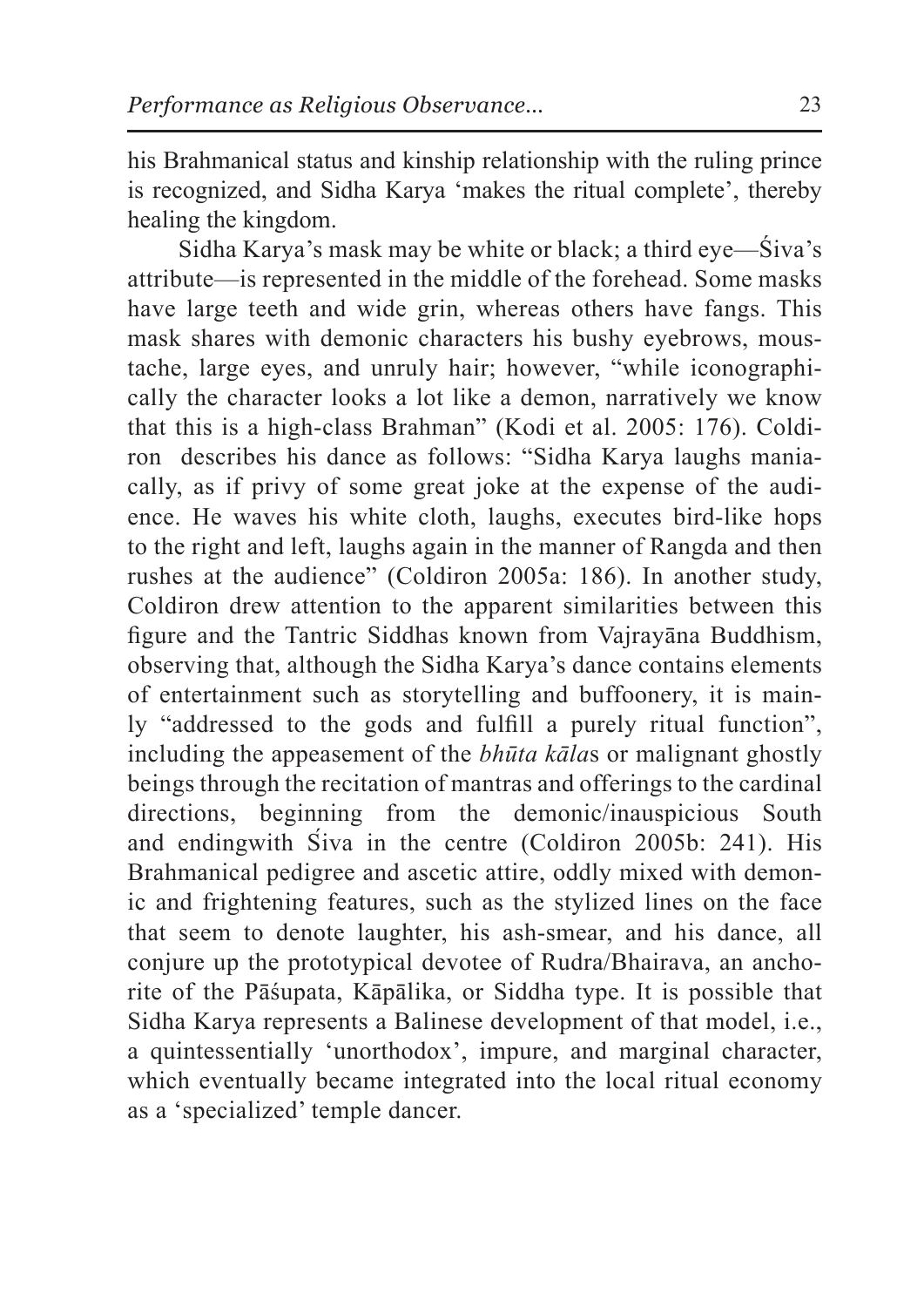# **Conclusion**

In this article I have presented evidence from Sanskrit and Old Javanese textual sources on Śaiva groups that integrated, to varying degrees of magnitude, elements of performance into their religious practice—from the dancing and singing of the Pāśupatas to the more theatrical observances of the Lākulas and Kāpālikas. While most of these groups are long extinct, I have argued that some modern Javanese and contemporary Balinese performers might represent the historical continuations of Atimārga or Tantric practitioners, who ended up 'specializing' as professional singers, dancers, actors, and storytellers.

A characteristic common to both Indian and Javanese Śaiva anchorites is their somewhat paradoxical role: in spite of their ascetic (and, in some cases, Brahmanical) status, and their being grounded in the Sanskritic *śāstric* tradition of the elites, they also held a low position in the social hierarchy (as well as within the Śaiva fold) and were often mocked by the establishment because of their antinomian behaviours and, perhaps, their engagement in the performing arts. Indeed, the profession of performer (especially actor) was held in both India and Java in particularly low esteem, probably because it involved a vagrant and promiscuous lifestyle and other polluting or inappropriate behaviours. This state of affairs is also reflected in the ambiguous and paradoxical status of the actor in ancient India: while the mythical author of the *Nāṭyaśāstra*, Bharata, is customarily regarded as a Brahman and a sage (*muni*), he is also attributed a decayed status of *śūdra*; furthermore, both the Sanskrit legal codes and the very *Nāṭyaśāstra* count actors in the ranks of unreliable testimonies and other low-status characters (Ganser, Cuneo 2012). A similar fate could have been suffered by the Kāpālikas and other categories of Śaiva itinerant ascetics and ritual practitioners of *śūdra* status.

As to the ritual function that the Javanese and Balinese practitioners (and, perhaps, their Indian forerunners) appear to have come to cover, one may note a commonality of themes like the reorientation and pacification of evil forces, especially on the occasion of liminal moments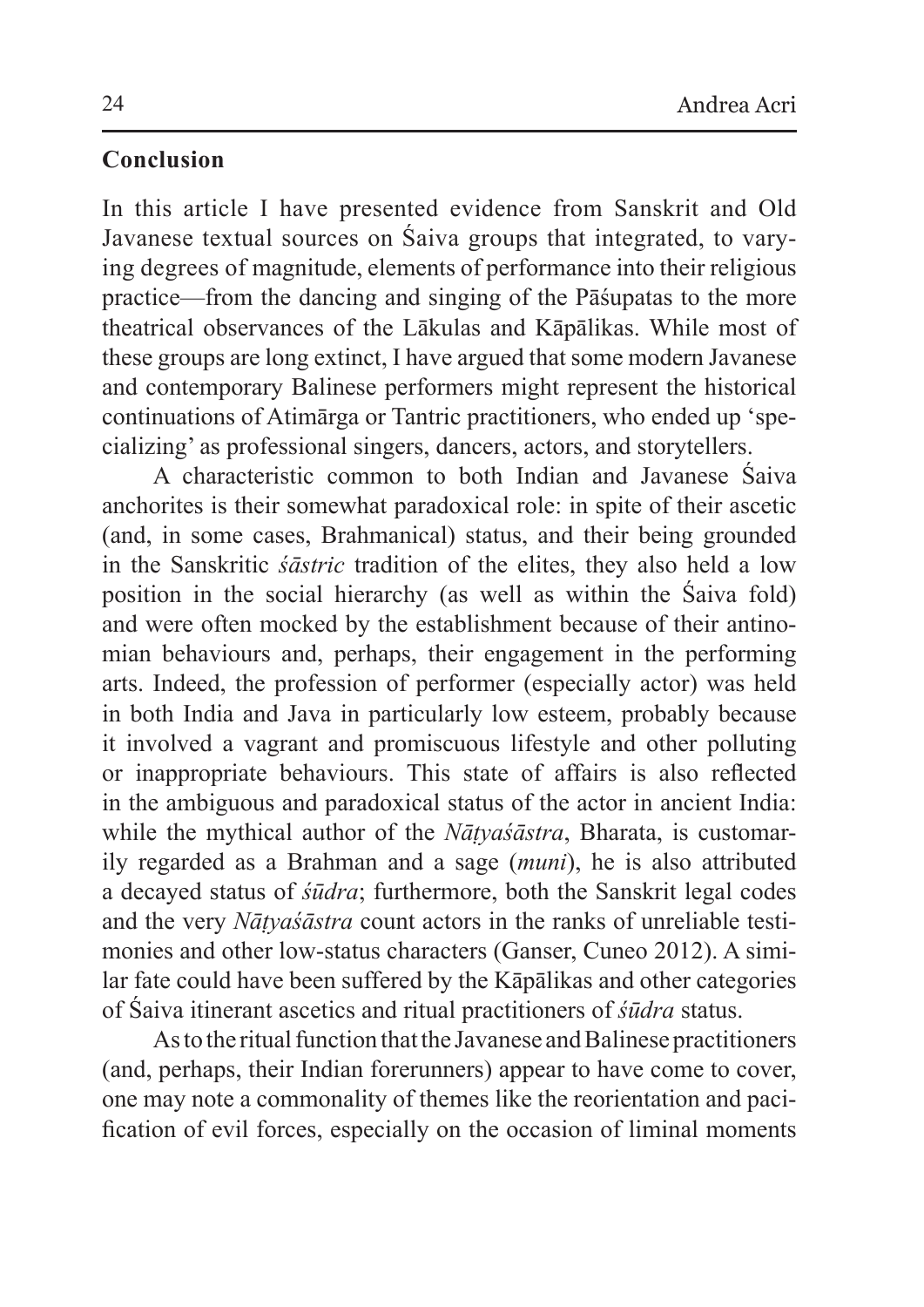(royal consecrations, weddings, and key calendrical festivals). This association could have been dictated by the fact that the performers themselves lived at the margins of society and were connected with impurity and the 'Demonic'. More comparative research is required in order to unravel the possible common tantric roots of related categories of ritual performers in South and Southeast Asia.<sup>34</sup>

### **References**

### **Primary Sources**

- *Anusasanaparvan, Electronic text (C) Bhandarkar Oriental Research Institute, Pune, India. 1999. E-texts entered by Muneo Tokunaga et al., revised by John Smith, Cambridge et al.* [http://gretil.sub.uni-goettingen.de/ gretil/1\_sanskr/2\_epic/mbh/mbh\_13\_u.htm].
- *Arthaśāstra of Kauṭilya: A Critical Edition With a Glossary.* R. P. Kangle (ed.). 1960. Bombay: University of Bombay Studies.
- *Brahmasūtrabhāṣya of Bhāskara*. Vindhyeśvarīprasāda Dvivedin (ed.). 1903–1915. Benares: Chowkhamba [Chowkhamba Sanskrit Series, 70, 185, 209].
- *Gaṇakārikā of Bhāsarvajña with the Commentary Ratnaṭīkā*. C. D. Dalal (ed.). 1920. Baroda: Gaekwad's Oriental Series.
- *Kuṭṭanīmatam, Dāmodaraguptaviracitam = The Bawd's Counsel*. C. Dezső and D. Goodall (ed. and transl.). 2012. Groningen: Egbert Forsten.
- *Mānavadharmaśāstra = Manu's Code of Law: A Critical Edition and Translation of the Mānavadharmaśāstra*. P. Olivelle (ed. and transl.). 2005. Oxford: Oxford University Press.
- *Nāṭyaśāstra of Bharatamuṇi with theCommentary Abhinavabhāratī by Abhinavaguptācārya*. M. Ramakrishna Kavi (ed.). 1954–1964. Baroda: Oriental Institute [Gaekwad's Oriental Series 36, 68, 124, 145].

Interesting in this respect are the studies by Emigh (Emigh 1996, cf. in particular p. 96) and Coldiron (Coldiron 2005a, Coldiron 2005b); cf. Acri 2014a.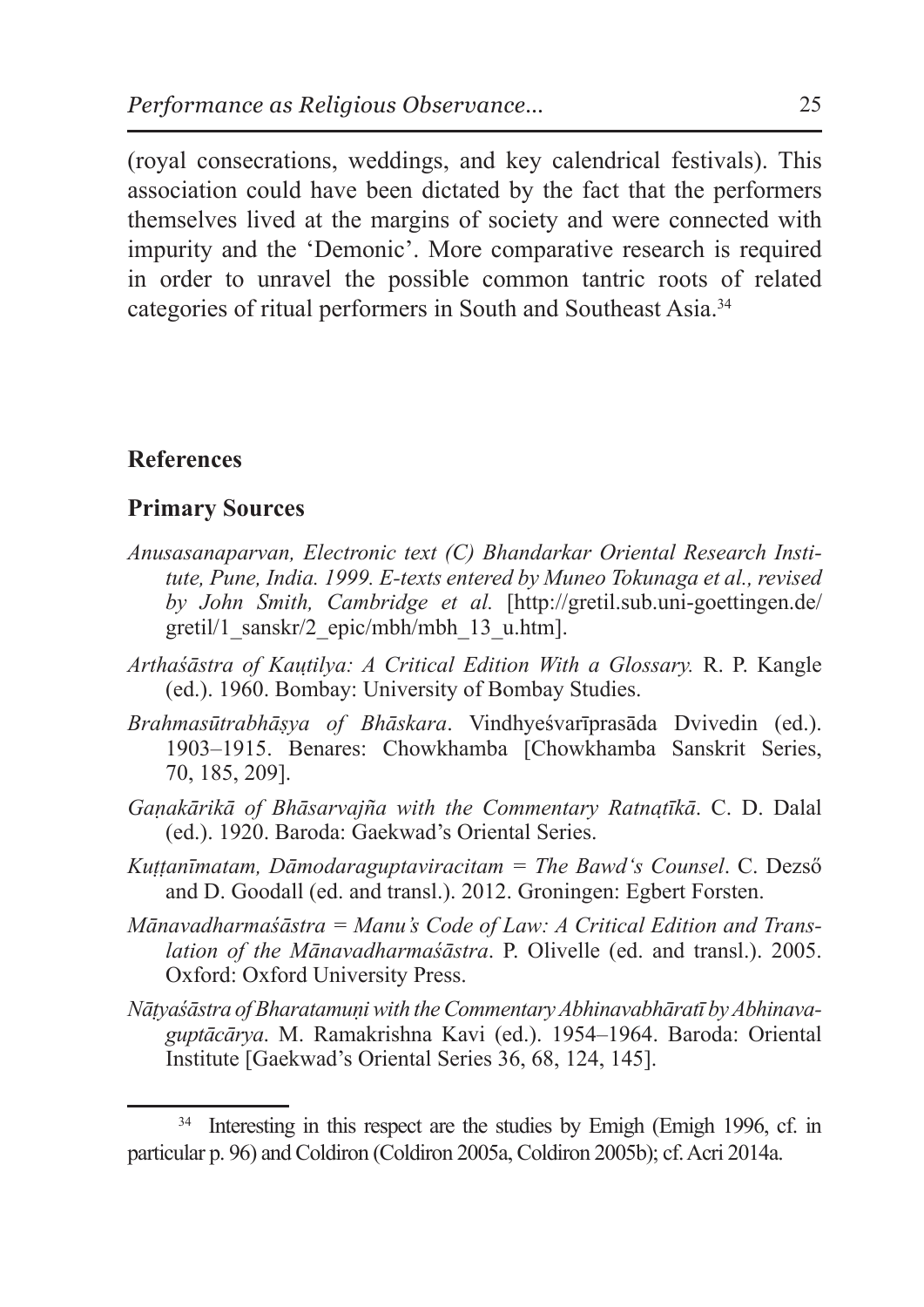*Niśvāsaguhya* cf. *Nisvāsatattvasaṃhitā*

*Niśvāsamukha* cf. Kafle 2015.

*Niśvāsatattvasaṃhitā*

- (1) Palm-leaf MS, early Nepalese "Licchavi" script, NAK 1-227, NGMPP Reel No. A 41/14; 114 leaves.
- (2) e-text (Roman and Devanāgarī) prepared by Dominic Goodall, with the contribution of Diwakar Acharya, Peter Bisschop and Nirajan Kafle, from MS NAK 1-227, supplemented with readings from its two Devanāgarī apographs, MS 5-2401, NGMPP Reel No. A 159/18 and Sanskrit MS i.33 of the Wellcome Institute for the History of Medicine, London. [Includes the *Niśvāsamukha*, *Niśvāsamūla*, *Niśvāsottara*, *Niśvāsanaya*  and *Niśvāsaguhya*].
- (3) *The Niśvāsatattvasaṃhitā: The Earliest Surviving Śaiva Tantra, Volume 1. A Critical Edition of the Mūlasūtra, Uttarasūtra and Nayasūtra,* ed. by Dominic Goodall in collaboration with Alexis Sanderson and Harunaga Isaacson. With contributions of Nirajan Kafle, Diwakar Acharya and others. 2015. Pondicherry: EFEO / IFP / Asien-Afrika-Institut, Universität Hamburg.

*Pañcārthabhāṣya* cf. *Pāśupatasūtra.*

*Paramokṣanirāsakārikā* cf. Watson et al. 2013.

- *Pārthayajña* = Zoetmulder, P. J. 2011\* (unpublished manuscript). Pārthayajña, Old Javanese Text (excerpts). In: T. Hunter and S. Supomo (eds.). *Sěkar Inikět, a Reader in Old Javanese Kakawin Literature. Part XIV: Pārthayajña*.
- *Pasupata Sutras with Pancharthabhashya of Kaundinya*. R. Ananthakrishna Sastri (ed.). 1940. Trivandrum: The Oriental Manuscripts Library of the University of Travancore.
- *Pratiṣṭhālakṣaṇasārasamuccaya*. Dāmodaraśarman and Bābukṛṣṇaśarman (eds.). Vikrama 2023 and 2025 [= AD 1966 and 1968]. Kathmandu: Rāṣṭriyābhilekhālaya.

*Ratnaṭīkā* cf. *Gaṇakārikā*

*Siddhāntadarpaṇa = The Mirror of Philosophical Conclusions by Baladeva Vidyabhūṣaṇa with the Commentary of Nanda Miśra.* D. Martins (ed.). 2013. Faridabad: Jiva Institute.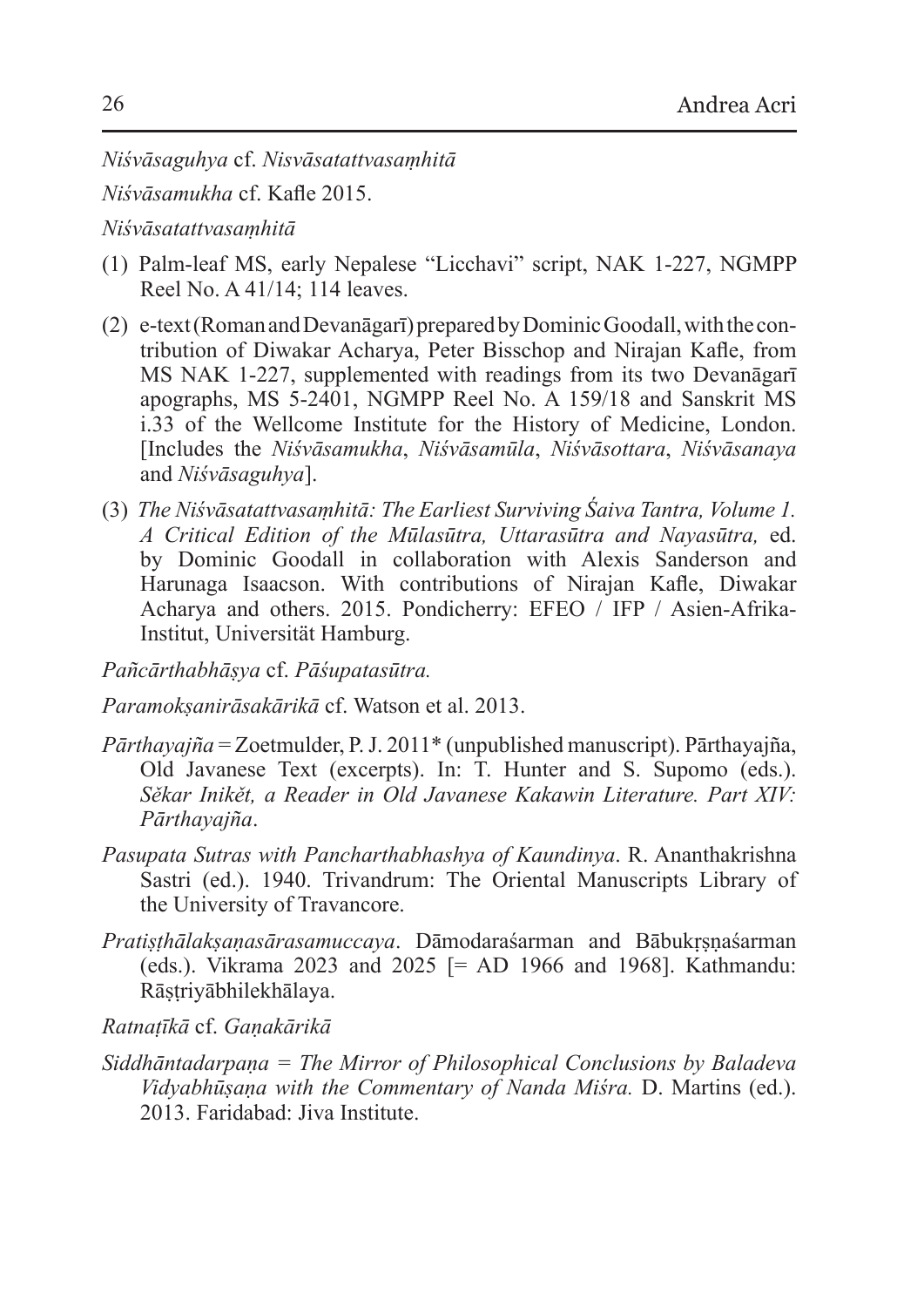*Svacchandatantram with Commentary Uddyota by Kṣemarājācārya*. V. V. Dvivedi (ed.). 1985. Delhi: Parimal.

*Tantu Paṅgәlaran* cf. Pigeaud 1924.

#### **Secondary Sources**

- Acharya, D. 2007. The Saṃskāravidhi: A Manual on the Transformatory Rite of the Lakulīśa-Pāśupatas. In: D. Goodall and A. Padoux (eds.). *Mélanges tantriques à la mémoire d'Hélène Brunner* / *Tantric Studies in Memory of Hélène Brunner*. Pondicherry: IFI/EFEO: 27–48.
- —. 2013. How to Behave Like a Bull? New Insight into the Origin and Religious Practice of Pāśupatas. In: *Indo-Iranian Journal*, 56(2): 101–131, [online:] http://dx.doi.org/10.1163/15728536-0000001.
- Acri, A. 2008. The Vaimala Sect of the Pāśupatas. New Data from Old Javanese Sources. In: *Tantric Studies*, 1: 193–208.
- —. 2011. More on Birds, Ascetics and Kings in Central Java. Kakawin *Rāmāyaṇa*, 24.111–115 and 25.19–22. In: A. Acri et al. (eds.). *From Laṅkā Eastwards.* Leiden: KITLV Press: 53–91.
- —. 2014a. Birds, Bards, Buffoons, and Brahmans: (Re-)Tracing the Indic Origins of Some Ancient and Modern Javano-Balinese Performing Characters. In: *Archipel*, 88: 13–70.
- —. 2014b*.* The Śaiva Atimārga in the Light of *Niśvāsaguhya* 12.1–22ab. In: *Cracow Indological Studies*, 16: 7–49 , [online:] http://dx.doi.org/10.12797/ CIS.16.2014.16.03.
- Aichele, W. 1931. Oudjavaansche beroepsnamen. In: *Djåwå*, 11: 147–158.
- Bakker, H. 2000. Somaśarman, Somavaṃśa and Somasiddhānta: A Pāśupata Tradition in Seventh-century Dakṣiṇa Kosala. In: R. Tsuchida and A. Wezler (eds.). *Haranandalahari. Volume in Honour of Professor Minoru Hara on His Seventieth Birthday*. Reinbeck: Dr. Inge Wezler Verlag für Orientalistische Fachpublikationen: 1–20.

Böhtlingk, O. and R. Roth. 1855–1875. *Sanskrit-Wörterbuch*. 7 vols. St. Petersburg.

Brandts Buys, J. S. 1933. Uit de pers. De *tjaṇṭang baloeng*'s.—Javaansche en Balische kleppers.—*Beḍåjå ketawang*.—*Édan-édanan*. In: *Djåwå*, 13: 258–262.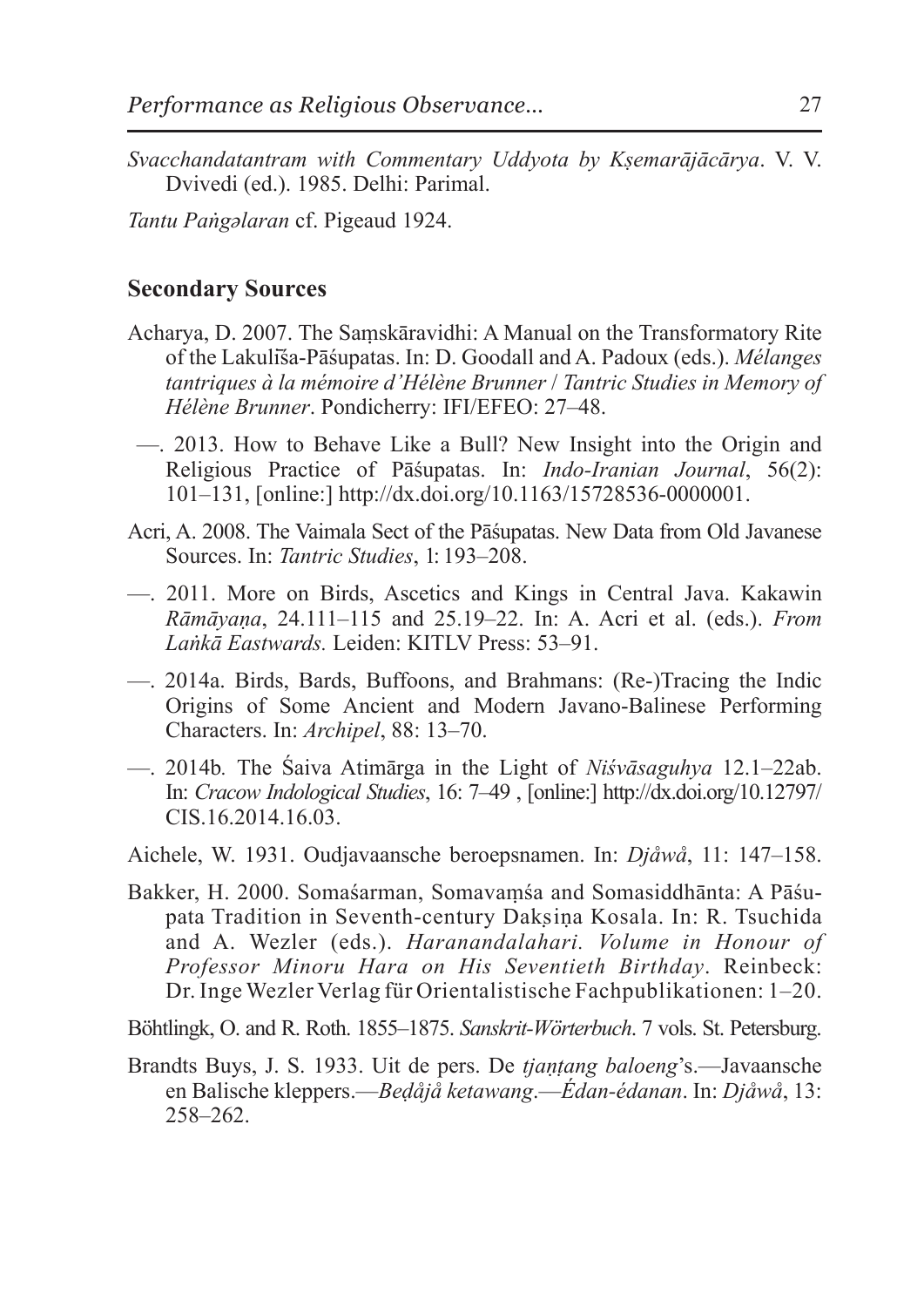- Brunner, H. et al. (eds.). 2004. *Tāntrikābhidhānakośa II*. *Dictionnaire des termes techniques de la littérature hindoue tantrique*. Wien: Verlag der Österreichischen Akademie der Wissenschaften.
- Chemburkar, S. and S. Kapoor. 2018. Pāśupata Sect in Ancient Cambodia and Champa. In: V. V. Thang and P. D. Sharrock (eds.). *Vibrancy in Stone: Masterpieces of the Đà Nẵng Museum of Cham Sculpture*. Bangkok: River Books: 45–56.
- Coldiron, M. 2005a. *Trance and Transformation of the Actor in Japanese Noh and Balinese Masked Dance-Drama*. Lewiston–Queenston–Lampeter: The Edwin Mellew Press.
- —. 2005b. Lions, Witches, and Happy Old Men: Some Parallels between Balinese and Japanese Ritual Masks. In: *Asian Theatre Journal*, 22(2): 227–248, [online:] http://dx.doi.org/10.1353/atj.2005.0021.
- Davidson, R. M. 2002. *Indian Esoteric Buddhism. A Social History of the Tantric Movement*. New York: Columbia University Press.
- Emigh, J. 1996. *Masked Performance. The Play of Self and Other in Ritual and Theatre*. Philadelphia: University of Pennsylvania Press.
- Ganser, E. 2016. *When Dramatic Performance Domesticated Tantric Ritual: Insights on Mimicry, Parody and Oblivion of Transgressive Practices from Medieval Dramaturgical Sources.* Draft paper (unpublished) presented at the workshop "Transgression and Encounters with the Terrible in Buddhist and Śaiva Tantras", University of Zurich, 19–20 February 2016.
- Ganser, E. and Cuneo, D. 2012. The Actor's Social Status and Agency: Fame or Misery? In: *Cracow Indological Studies*, 14: 87–131.
- Geertz, H. 1994. *Images of Power; Balinese Paintings Made for Gregory Bateson and Margaret Mead*. Honolulu: University of Hawaii Press.
- Hara, M. 1966. *Materials for the Study of Paśupata Śaivism*. Ph. D. dissertation, University of Harvard.
- —. 2002. *Pāśupata Studies*. *Edited by J. Takashima*. Vienna: Sammlung de Nobili, Institut für Südasien-, Tibet- und Buddhismuskunde.
- Ingalls, D. H. H. 1962. Cynics and Pāśupatas: The Seeking of Dishonor. In: *Harvard Teological Review*, 55(4): 281–298, [online:] http://dx.doi. org/10.1017/S001781600000794X.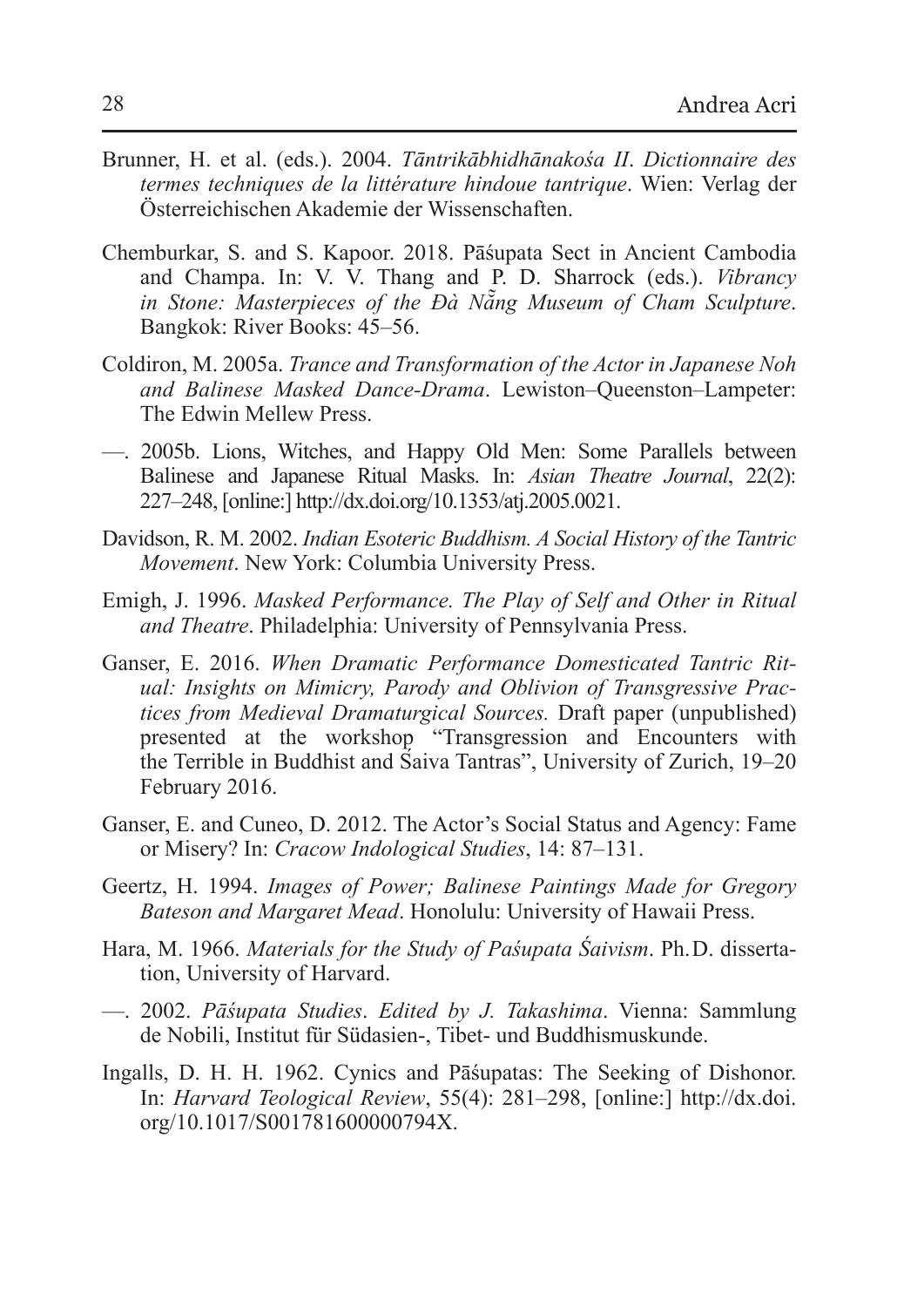- Kafle, N. 2015. *The Niśvāsamukha, the Introductory Book of the Niśvāsatattvasaṃhitā Critical Edition, with an Introduction and Annotated Translation Appended by Śivadharmasaṅgraha 5–9*. Ph. D. dissertation, Leiden University.
- Kangle, R. P. 1963. *The Kauṭilya Arthaśāstra. An English Translation with Critical and Explanatory Notes*. Bombay: University of Bombay Studies.
- Keul, I. 2013. Introduction: Tracing Yoginīs: Religious Polysemy in Cultural Contexts. In: I. Keul (ed.). *'Yoginī' in South Asia: Interdisciplinary Approaches*. London: Routledge: 1–18.
- Kiss, C. 2015. *The Brahmayāmalatantra orPicumata. Volume II. The Religious Observances and Sexual Rituals of the Tantric Practitioner: Chapters 3, 21, and 45.* Pondicherry–Hamburg: Institut Français de Pondichéry / Ecole française d'Extrême-Orient / Asien-Afrika-Institut, Universität Hamburg.
- Kodi, K. et al. 2005. Topeng Sidha Karya: A Balinese Mask Dance. In: *Asian Theatre Journal*, 22(2): 171–198, http://dx.doi.org/10.1353/atj. 2005.0030.
- Koppers, W. 1940–1941. Probleme der indischen Religionsgeschichte. In: *Anthropos*, 35–36(4–6): 761–814.
- Lorenzen, D. N. 1991. *The Kāpālikas and Kālāmukhas. Two Lost Śaivite Sects*. *2nd, revised edition*. New Delhi: Thomson.
- Lutgendorf, P. 1991. *The Life of a Text: Performing the Ramcaritmanas of Tulsidas.* Berkeley–Los Angeles–Oxford: University of California Press.
- Monier-Williams, M. 1899. *Sanskrit-English Dictionary*. Oxford: Clarendon Press.
- Pigeaud, Th. 1924. *De Tantu Panggĕlaran: Uitgegeven, vertaald en toegelicht*. Ph. D. dissertation, Leiden University.
- Rajaguru, S. S. 1966. *Inscriptions of Orissa,* Vol. 4. Bhubaneswar: Orissa State Museum.
- Samuel, G. 2005. *Tantric Revisionings*: *New Understandings of Tibetan Buddhism and Indian Religion.* Aldershot–Burlington, VT: Ashgate Publishing.
- Sanderson, A. 2006. The Lākulas: New Evidence of a System Intermediate between Pāñcārthika Pāśupatism and āgamic Śaivism. In: *Indian Philosophical Annual*, 24 [2003–2005]: 143–217.